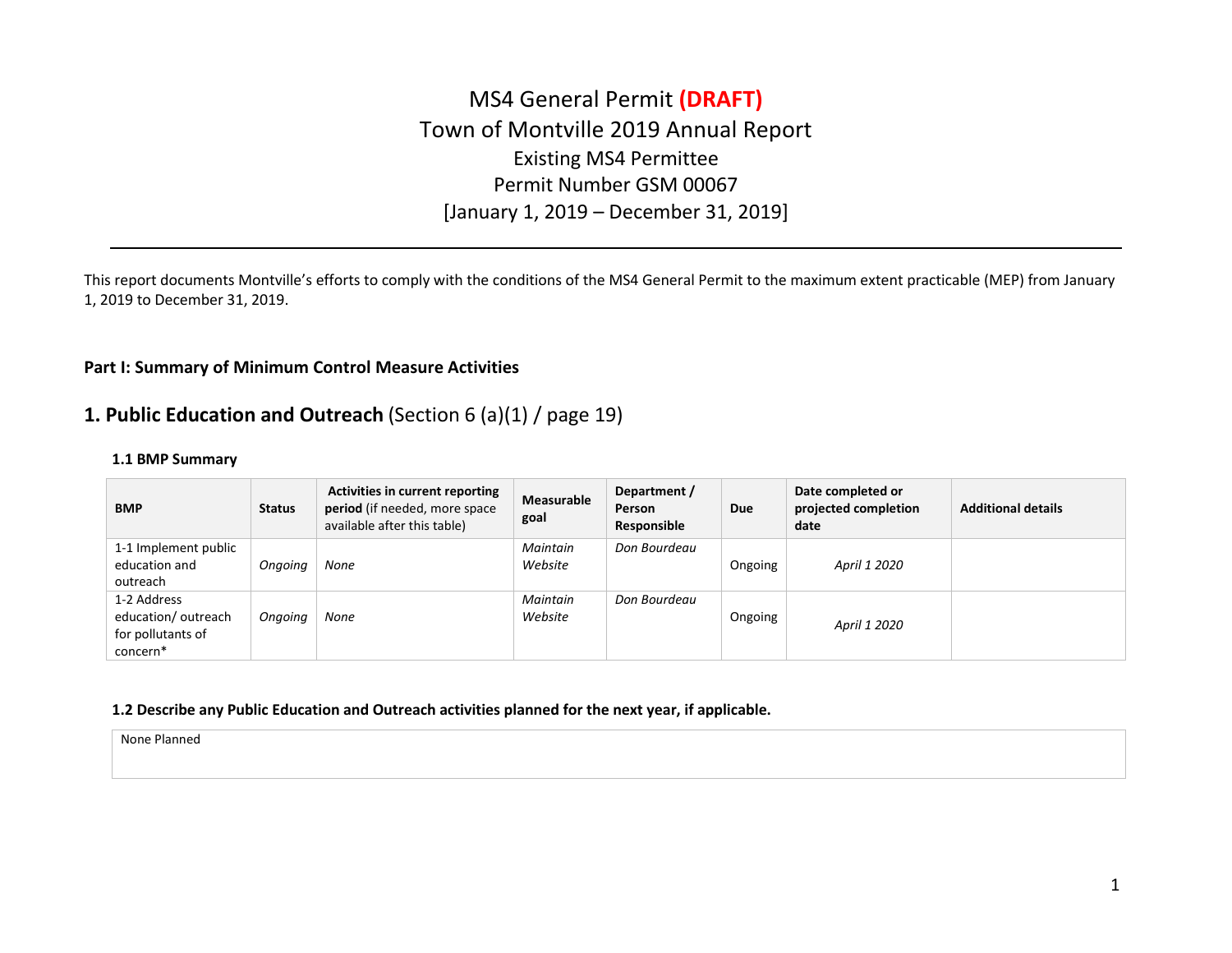## **1.3 Details of activities implemented to educate the community on stormwater**

| <b>Program Element/Activity</b> | Audience (and number<br>of people reached) | Topic(s) covered | <b>Pollutant of Concern</b><br>addressed (if applicable) | Responsible dept. or partner org. |
|---------------------------------|--------------------------------------------|------------------|----------------------------------------------------------|-----------------------------------|
| None Planned                    |                                            |                  |                                                          |                                   |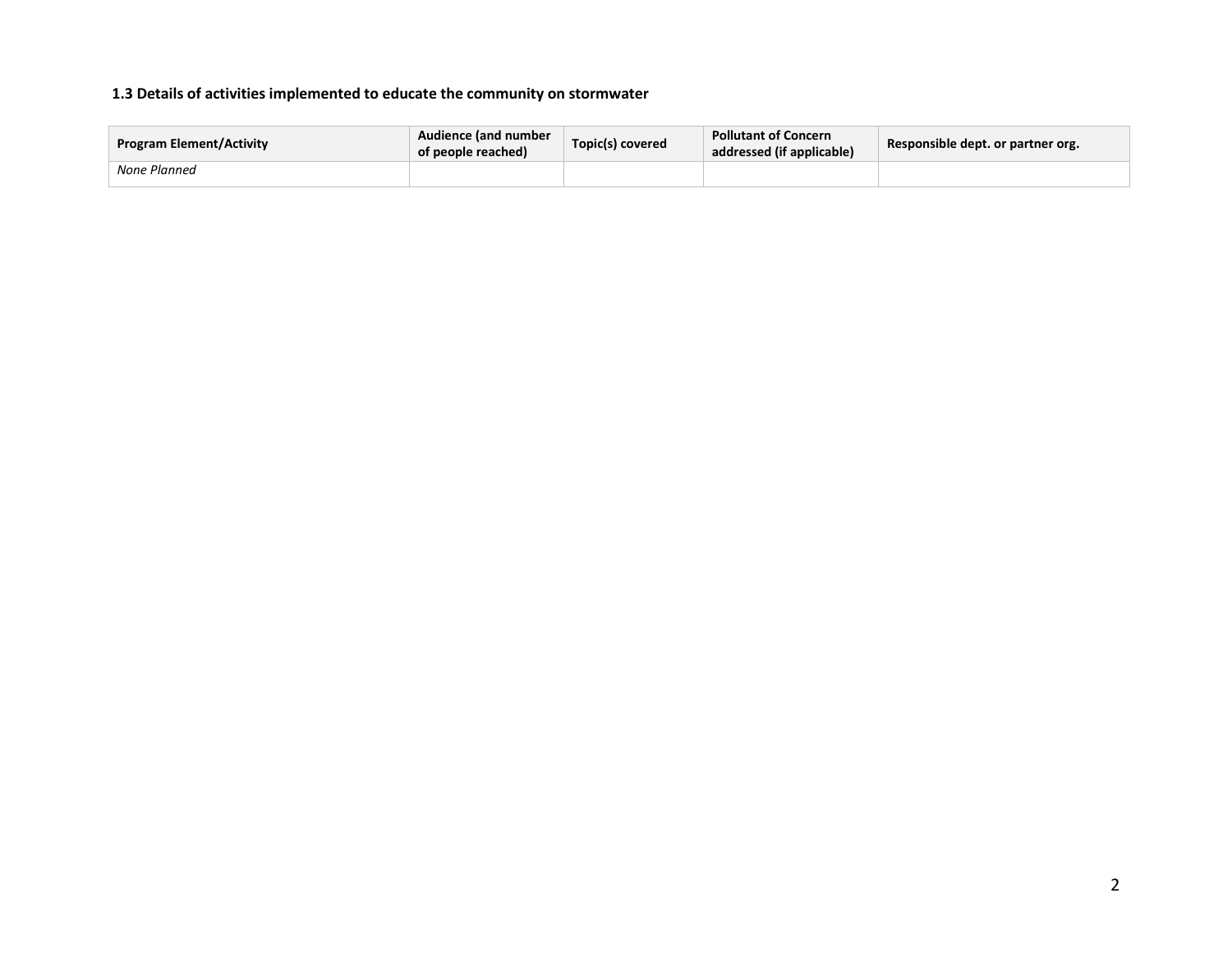# **2. Public Involvement/Participation** (Section 6(a)(2) / page 21)

# **2.1 BMP Summary**

| <b>BMP</b>                                                          | <b>Status</b> | <b>Activities in current</b><br>reporting period | <b>Measurable</b><br>goal                | Department /<br>Person<br>Responsible | Due             | Date completed or<br>projected<br>completion date | <b>Additional details</b> |
|---------------------------------------------------------------------|---------------|--------------------------------------------------|------------------------------------------|---------------------------------------|-----------------|---------------------------------------------------|---------------------------|
| 2-1 Final Stormwater<br>Management Plan publically<br>available     | On-<br>qoing  | None                                             | <b>SWMP Posted</b><br>on town<br>website | Don Bourdeau                          | Ongoing         | April 1 2020                                      |                           |
| 2-2 Comply with public notice<br>requirements for Annual<br>Reports | On-<br>qoing  | None                                             | Annual Report<br>Posted                  | Don Bourdeau                          | Feb 15,<br>2019 | Not Completed                                     |                           |

# **2.2 Describe any Public Involvement/Participation activities planned for the next year, if applicable.**

None Planned

## **2.3 Public Involvement/Participation reporting metrics**

| <b>Metrics</b>                                           | Implemented | Date | Posted |
|----------------------------------------------------------|-------------|------|--------|
| Availability of the Stormwater Management Plan to public |             |      |        |
| Availability of Annual Report announced to public        |             |      |        |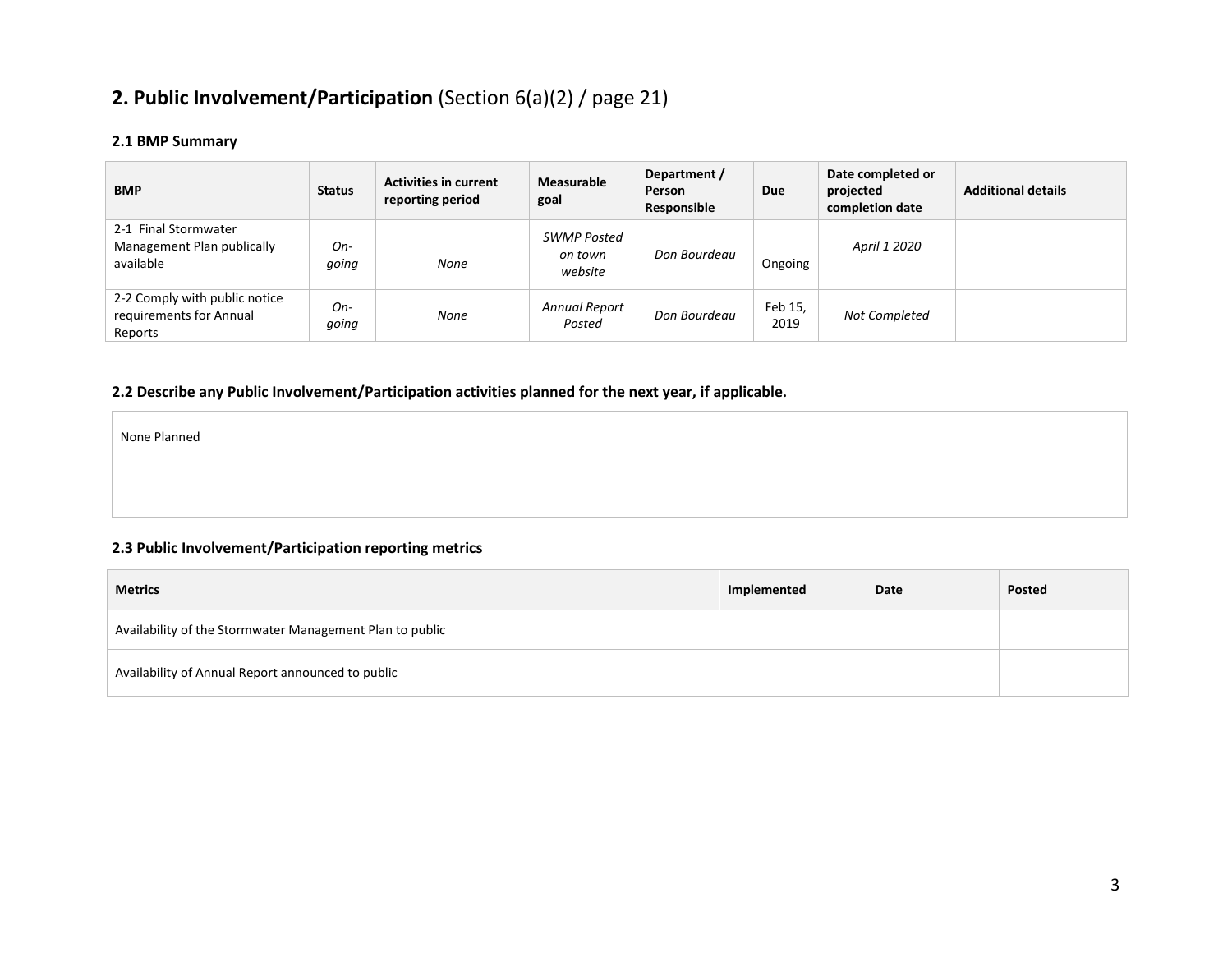# **3. Illicit Discharge Detection and Elimination** (Section 6(*a*)(3) and Appendix B / page 22)

# **3.1 BMP Summary**

| <b>BMP</b>                                                                       | <b>Status</b>           | <b>Activities in current</b><br>reporting period                                    | Measurable<br>goal                                                                              | Department /<br>Person<br>Responsible | <b>Due</b>       | Date completed or<br>projected<br>completion date | <b>Additional details</b> |
|----------------------------------------------------------------------------------|-------------------------|-------------------------------------------------------------------------------------|-------------------------------------------------------------------------------------------------|---------------------------------------|------------------|---------------------------------------------------|---------------------------|
| 3-1 Develop written IDDE<br>program                                              | Complete                | Town has completed<br>written IDDE program<br>using the CT IDDE<br>program template | Develop<br>written plan of<br><b>IDDE</b> program                                               | <b>CLA Engineers</b>                  | Jul 1,<br>2018   | Jul 1 2018                                        |                           |
| 3-2 Develop list and maps of all<br>MS4 stormwater outfalls in<br>priority areas | Complete                | Completed mapping<br>and data collection in<br><b>Priority Areas</b>                | GIS Layer and<br>Apreadsheet of<br>MS4 Outfalls in<br><b>Priority Areas</b>                     | <b>CLA Engineers</b>                  | Jul 1,<br>2019   | September 2019                                    |                           |
| 3-3 Implement citizen<br>reporting program                                       | In Progress             | None                                                                                | Establish<br>Citizens's<br>Reporting<br>Program<br>through the<br>Town's website                | Don Bourdeau                          | Ongoing          | April 1 2020                                      |                           |
| 3-4 Establish legal authority to<br>prohibit illicit discharges                  | Complete                | <b>None</b>                                                                         |                                                                                                 | <b>Don Bourdeau</b>                   | Jul $1,$<br>2018 |                                                   |                           |
| 3-5 Develop record keeping<br>system for IDDE tracking                           | Complete                | <b>Established Interactive</b><br><b>GIS Layer</b>                                  | <b>Interactive GIS</b><br>Layer                                                                 | <b>CLA Engineers</b>                  | Jul 1,<br>2017   | <b>July 2019</b>                                  |                           |
| 3-6 Address IDDE in areas with<br>pollutants of concern                          | <b>Not</b><br>Commenced | None                                                                                | Investigate and<br>begin<br>addressing<br><b>IDDE</b> in areas<br>with pollutants<br>of concern | Don Bourdeau                          | Not<br>specified | To be Determined                                  |                           |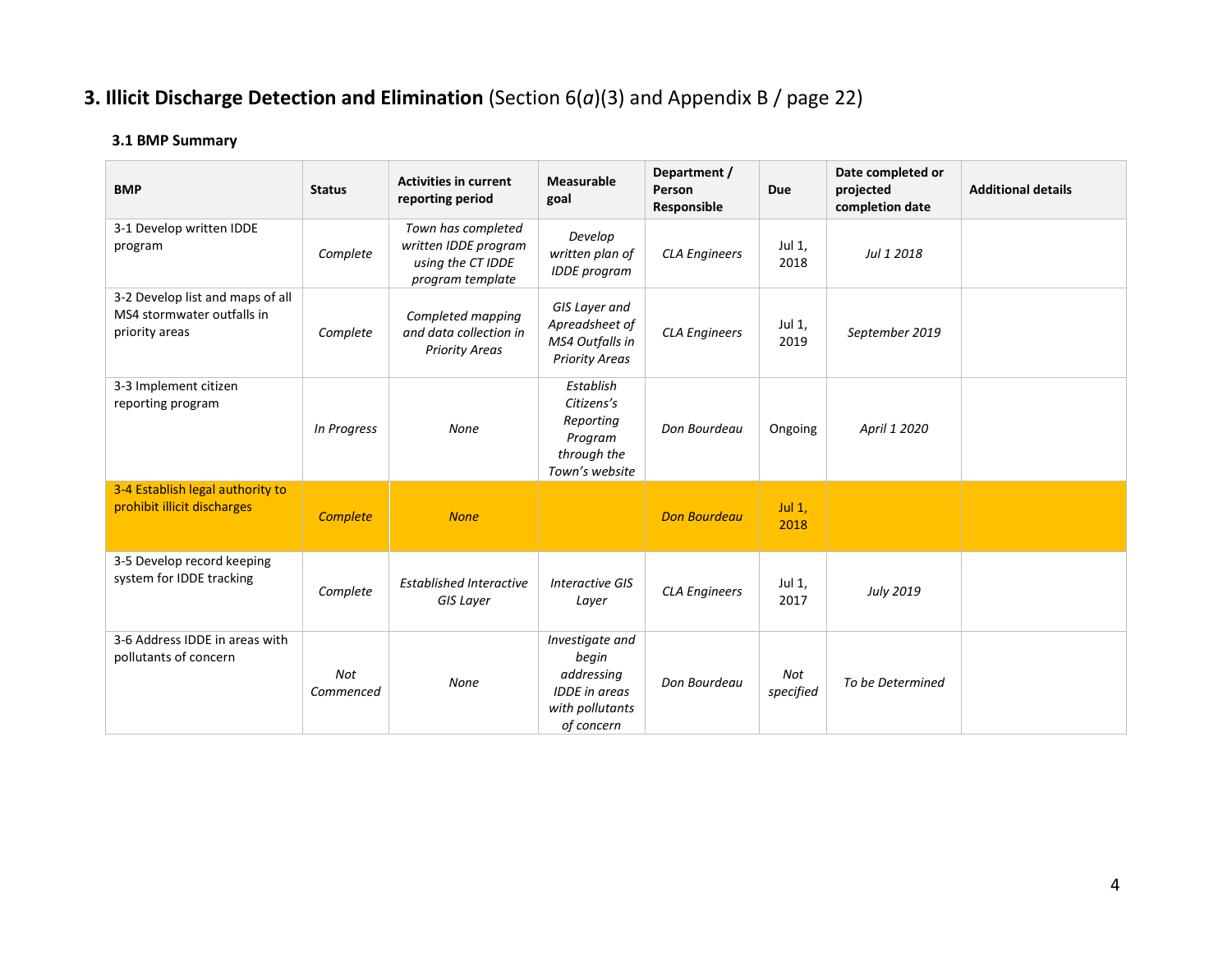### **3.2 Describe any IDDE activities planned for the next year, if applicable.**

The written program will be posted to the Dept of Public works webpage and a link listed in next year's Annual Report.

Update the written IDDE program as needed throughout the permit term.

Maintain master IDDE tracking spreadsheet and ensure all employees involved in IDDE program understand the logging process.

Begin dry and wet weather Catchment Investigation Procedure

### **3.3 List of citizen reports of suspected illicit discharges received during this reporting period.**

| <b>Date of Report</b> | Location / suspected source | Response taken |
|-----------------------|-----------------------------|----------------|
|                       |                             |                |
|                       |                             |                |
|                       |                             |                |

### **3.4 Provide a record of illicit discharges occurring during the reporting period and SSOs occurring July 2012 through end of reporting period using the following table.**

| Location<br>(Lat long/ street<br>crossing /address and<br>receiving water) | Date and<br>duration of<br>occurrence | Discharge to<br>MS4 or<br>surface water | <b>Estimated</b><br>volume<br>discharged | Known or<br>suspected cause<br>/ Responsible<br>party | Corrective measures planned and completed (include<br>dates) | Sampling data<br>(if applicable) |
|----------------------------------------------------------------------------|---------------------------------------|-----------------------------------------|------------------------------------------|-------------------------------------------------------|--------------------------------------------------------------|----------------------------------|
|                                                                            |                                       |                                         |                                          |                                                       |                                                              |                                  |
|                                                                            |                                       |                                         |                                          |                                                       |                                                              |                                  |

#### **3.5 Briefly describe the method used to track illicit discharge reports, responses to those reports, and who was responsible for tracking this information.**

The illicit discharges are tracked on the infrastructure GIS layer maintained by the town's engineering consultant CLA Engineers Inc.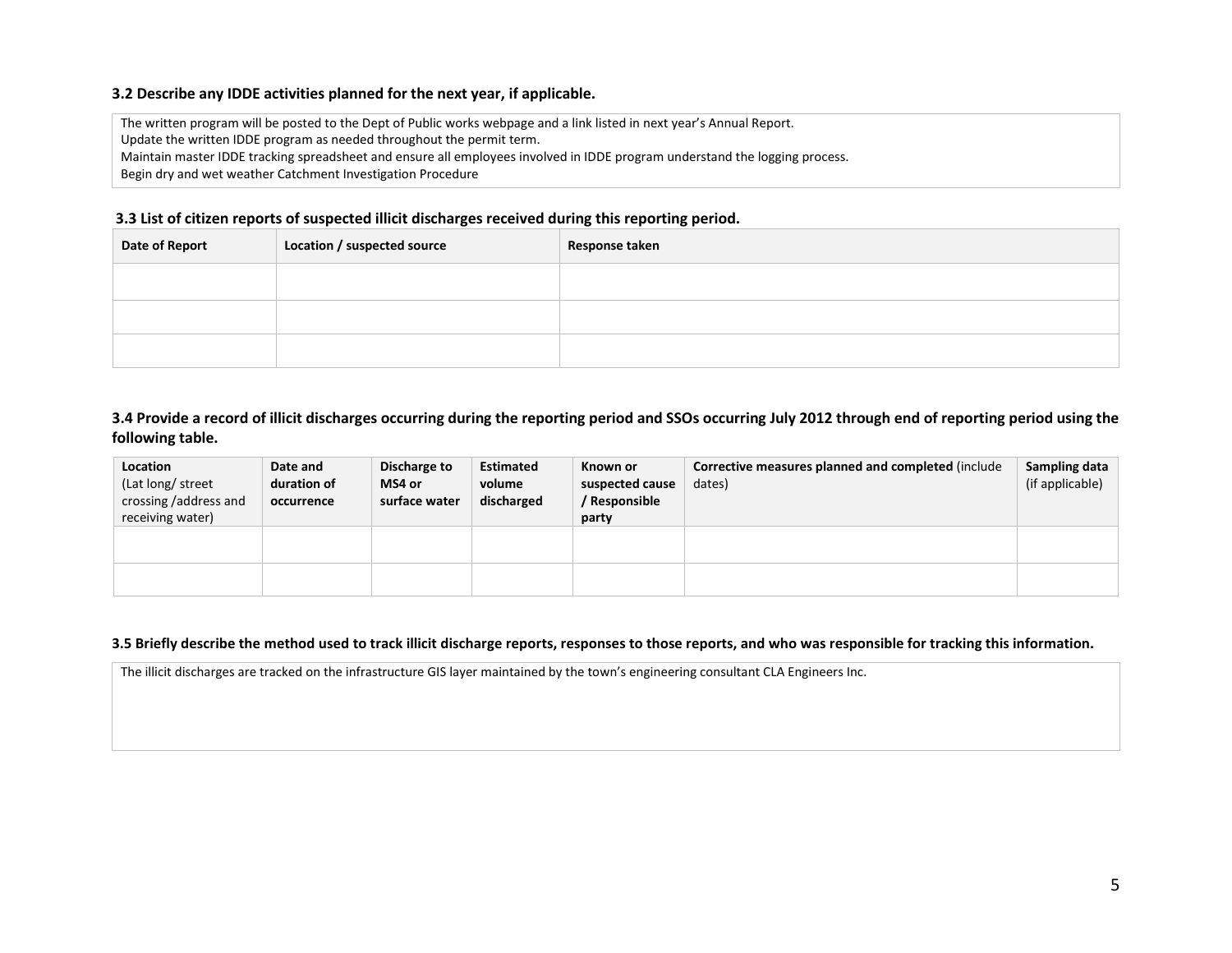### **3.6 Provide a summary of actions taken to address septic failures using the table below.**

| Location and nature of structure with failing septic<br>systems | Actions taken to respond to and address the failures | Impacted waterbody or watershed, if known |
|-----------------------------------------------------------------|------------------------------------------------------|-------------------------------------------|
| None this period                                                |                                                      |                                           |
|                                                                 |                                                      |                                           |
|                                                                 |                                                      |                                           |

### **3.7 IDDE reporting metrics**

| <b>Metrics</b>                                                       |                         |
|----------------------------------------------------------------------|-------------------------|
| Estimated or actual number of MS4 outfalls                           | 425 (Mapped)            |
| Estimated or actual number of interconnections                       | 0                       |
| Outfall mapping complete                                             | 100%                    |
| Interconnection mapping complete                                     | 100%                    |
| System-wide mapping complete (detailed MS4 infrastructure)           | 100% (Priority<br>Area) |
| Outfall assessment and priority ranking                              | 100%                    |
| Dry weather screening of all High and Low priority outfalls complete | 100%                    |
| Catchment investigations complete                                    | 0                       |
| Estimated percentage of MS4 catchment area investigated              | 0%                      |

## **3.8 Briefly describe the IDDE training for employees involved in carrying out IDDE tasks including what type of training is provided and how often is it given** (minimum once per year).

The training program is currently provided annually by CLA Engineers for all DPW field staff. This coming year will focus on the results of the sampling and monitoring and the strategies and practices that will be employed to perform catchment investigation and IDDE illumination.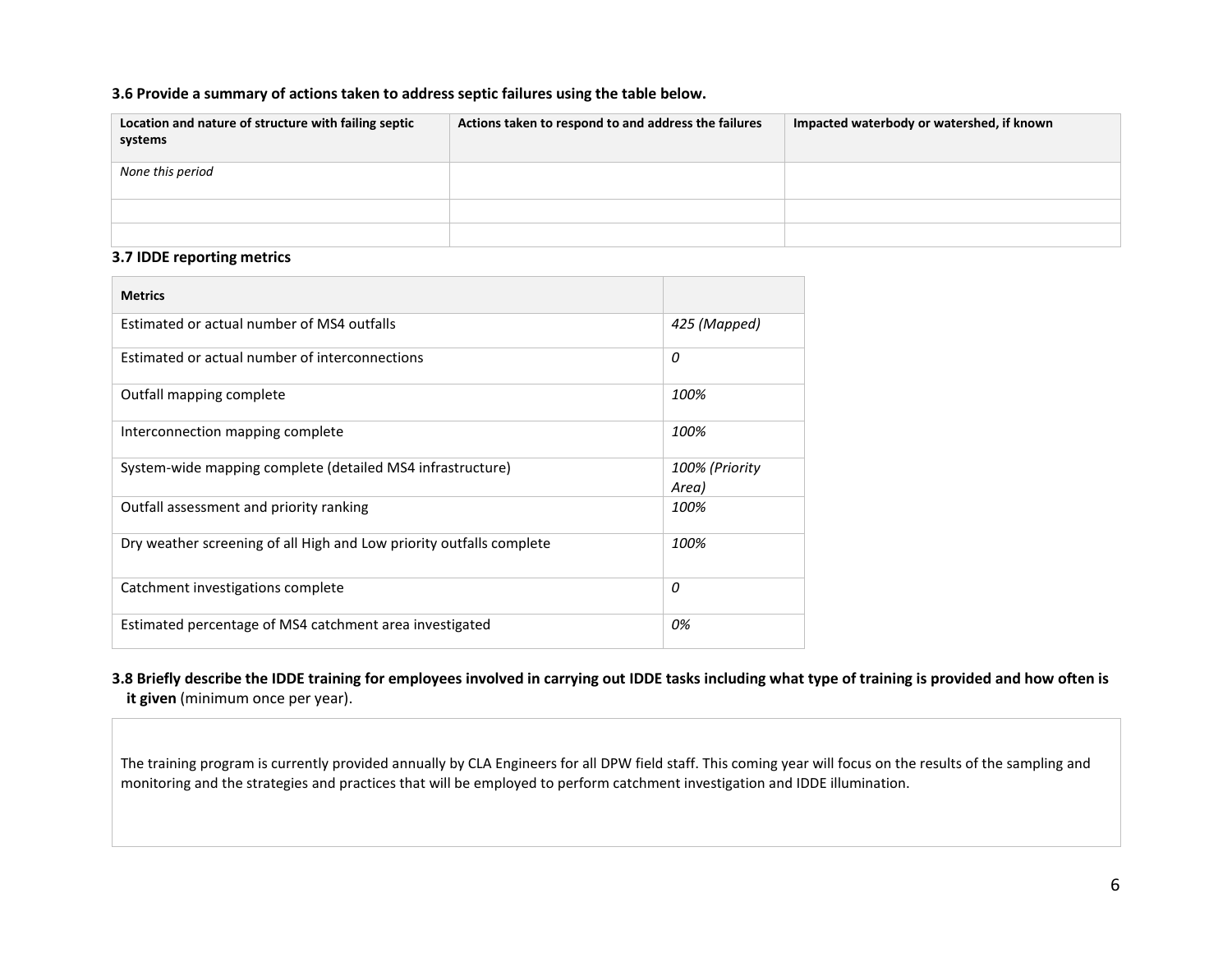# **4. Construction Site Runoff Control** (Section 6(a)(4) / page 25)

# **4.1 BMP Summary**

| <b>BMP</b>                                                                                                                               | <b>Status</b>                   | <b>Activities in current</b><br>reporting period          | <b>Measurable</b><br>goal                    | Department /<br>Person<br>Responsible        | Due               | Date completed or<br>projected<br>completion date | <b>Additional details</b> |
|------------------------------------------------------------------------------------------------------------------------------------------|---------------------------------|-----------------------------------------------------------|----------------------------------------------|----------------------------------------------|-------------------|---------------------------------------------------|---------------------------|
| 4-1 Implement, upgrade, and<br>enforce land use regulations or<br>other legal authority to meet<br>requirements of MS4 general<br>permit | ln<br><b>Progress</b>           | <b>Review of</b><br>template/draft regs                   | <b>Publish and</b><br><b>Implement regs</b>  | <b>Don Bourdeau</b><br>and planning<br>staff | Jul $1$ ,<br>2019 | <b>July</b> , 2019                                |                           |
| 4-2 Develop/Implement plan for<br>interdepartmental coordination<br>in site plan review and approval                                     | Done<br>under<br>2004<br>permit | The town planning IW<br>and PW staff currently<br>perform | Maintain paper<br>files recording<br>actions | Don Bourdeau<br>and planning<br>staff        | Ongoing           | Ongoing                                           |                           |
| 4-3 Review site plans for<br>stormwater quality concerns                                                                                 | Done<br>under<br>2004<br>permit | The town planning IW<br>and PW staff currently<br>perform | Maintain paper<br>files recording<br>actions | Don Bourdeau<br>and planning<br>staff        | Ongoing           | Ongoing                                           |                           |
| 4-4 Conduct site inspections                                                                                                             | Done<br>under<br>2004<br>permit | The town planning IW<br>and PW staff currently<br>perform | Maintain paper<br>files recording<br>actions | Don Bourdeau<br>and planning<br>staff        | Ongoing           | Ongoing                                           |                           |
| 4-5 Implement procedure to<br>allow public comment on site<br>development                                                                | Done<br>under<br>2004<br>permit | The town regulations<br>currently allow                   | Maintain paper<br>files recording<br>actions | Don Bourdeau<br>and planning<br>staff        | Ongoing           | Ongoing                                           |                           |
| 4-6 Implement procedure to<br>notify developers about DEEP<br>construction stormwater permit                                             | Done<br>under<br>2004<br>permit | The town planning IW<br>and PW staff currently<br>perform | Maintain paper<br>files recording<br>actions | Don Bourdeau<br>and planning<br>staff        | Ongoing           | Ongoing                                           |                           |

# **4.2 Describe any Construction Site Runoff Control activities planned for the next year, if applicable.**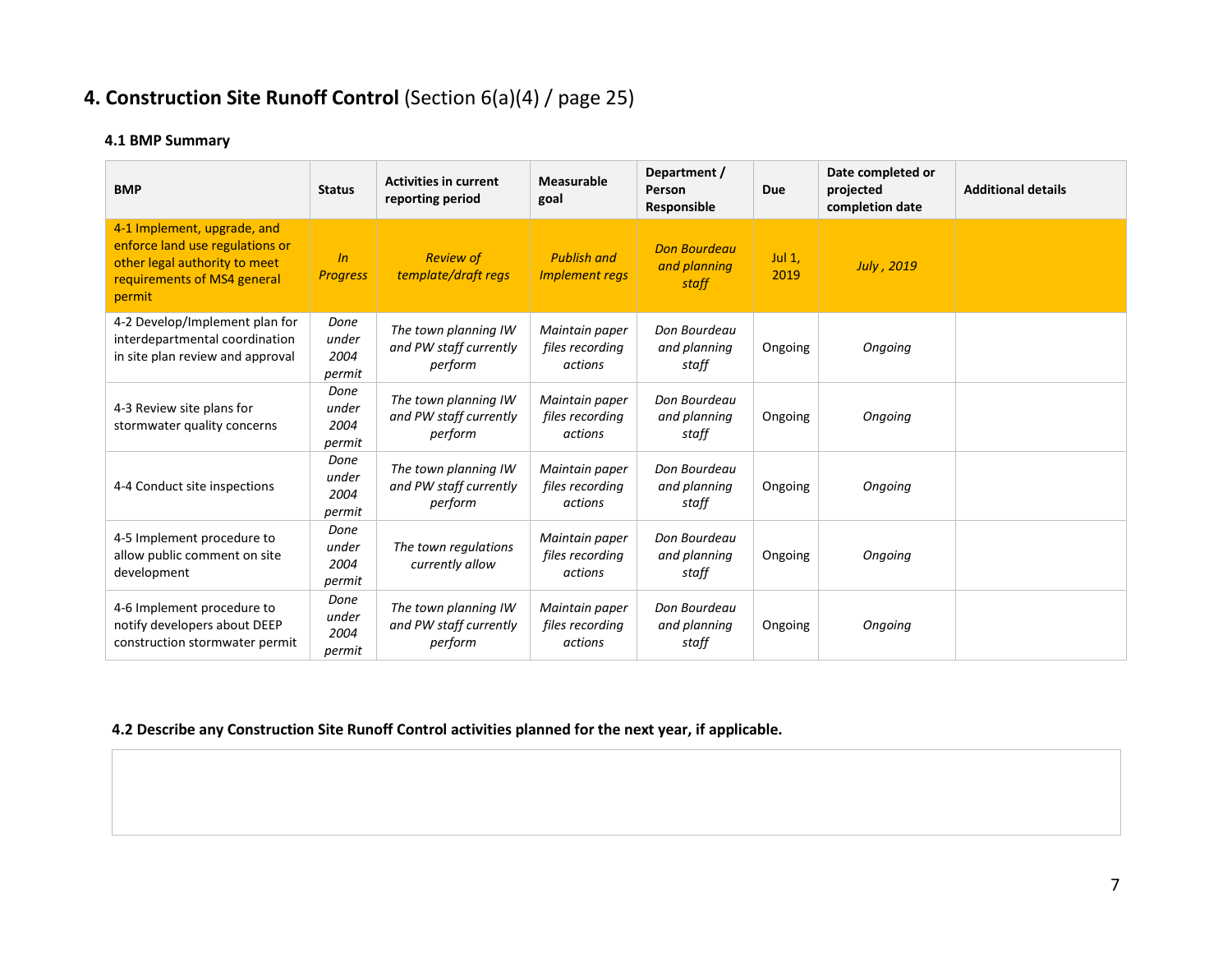# **5. Post-construction Stormwater Management** (Section 6(*a*)(5) / page 27)

# **5.1 BMP Summary**

| <b>BMP</b>                                                                                                                             | <b>Status</b>  | <b>Activities in current</b><br>reporting period | Measurable<br>goal                             | Department /<br>Person<br>Responsible        | <b>Due</b>                                | Date completed or<br>projected<br>completion date | <b>Additional details</b> |
|----------------------------------------------------------------------------------------------------------------------------------------|----------------|--------------------------------------------------|------------------------------------------------|----------------------------------------------|-------------------------------------------|---------------------------------------------------|---------------------------|
| 5-1 Establish and/or update<br>legal authority and guidelines<br>regarding LID and runoff<br>reduction in site development<br>planning | ln<br>progress | <b>Regulations under</b><br>development          | <b>Written legal</b><br>authority in<br>place. | <b>Don Bourdeau</b><br>and planning<br>staff | Jul $1,$<br>2021                          | Jul 1, 2021                                       |                           |
| 5-2 Enforce LID/runoff<br>reduction requirements for<br>development and<br>redevelopment projects                                      | ln<br>progress | <b>Regulations under</b><br>development          | <b>Written</b><br>regulations in<br>place      | <b>Don Bourdeau</b><br>and planning<br>staff | Ongoing<br>beginning<br>Jul $1$ ,<br>2019 | Jul 1, 2019                                       |                           |
| 5-3 Identify retention and<br>detention ponds in priority<br>areas                                                                     | ln<br>progress | <b>Town wide</b><br>identification under<br>way  | <b>GIS layer</b><br>completed                  | <b>Don Bourdeau</b><br>and planning<br>staff | Jul $1,$<br>2019                          | Jul 1, 2020                                       |                           |
| 5-4 Implement long-term<br>maintenance plan for<br>stormwater basins and<br>treatment structures                                       | In<br>progress | <b>BMPS being developed</b>                      | Plans and<br><b>BMPS</b> on file               | Don Bourdeau<br>and planning<br>staff        | Ongoing<br>beginning<br>Jul 1,<br>2019    | Jul 1, 2020                                       |                           |
| 5-5 DCIA mapping                                                                                                                       | ln<br>progress | Draft GIS maps begun                             | GIS layer<br>complete                          | Don Bourdeau<br>and planning<br>staff        | Jul 1,<br>2020                            | Jul 1, 2020                                       |                           |
| 5-6 Address post-construction<br>issues in areas with pollutants<br>of concern                                                         | Not<br>begun   |                                                  | Record of<br>issues<br>addressed               | Don Bourdeau                                 | Not<br>specified                          |                                                   |                           |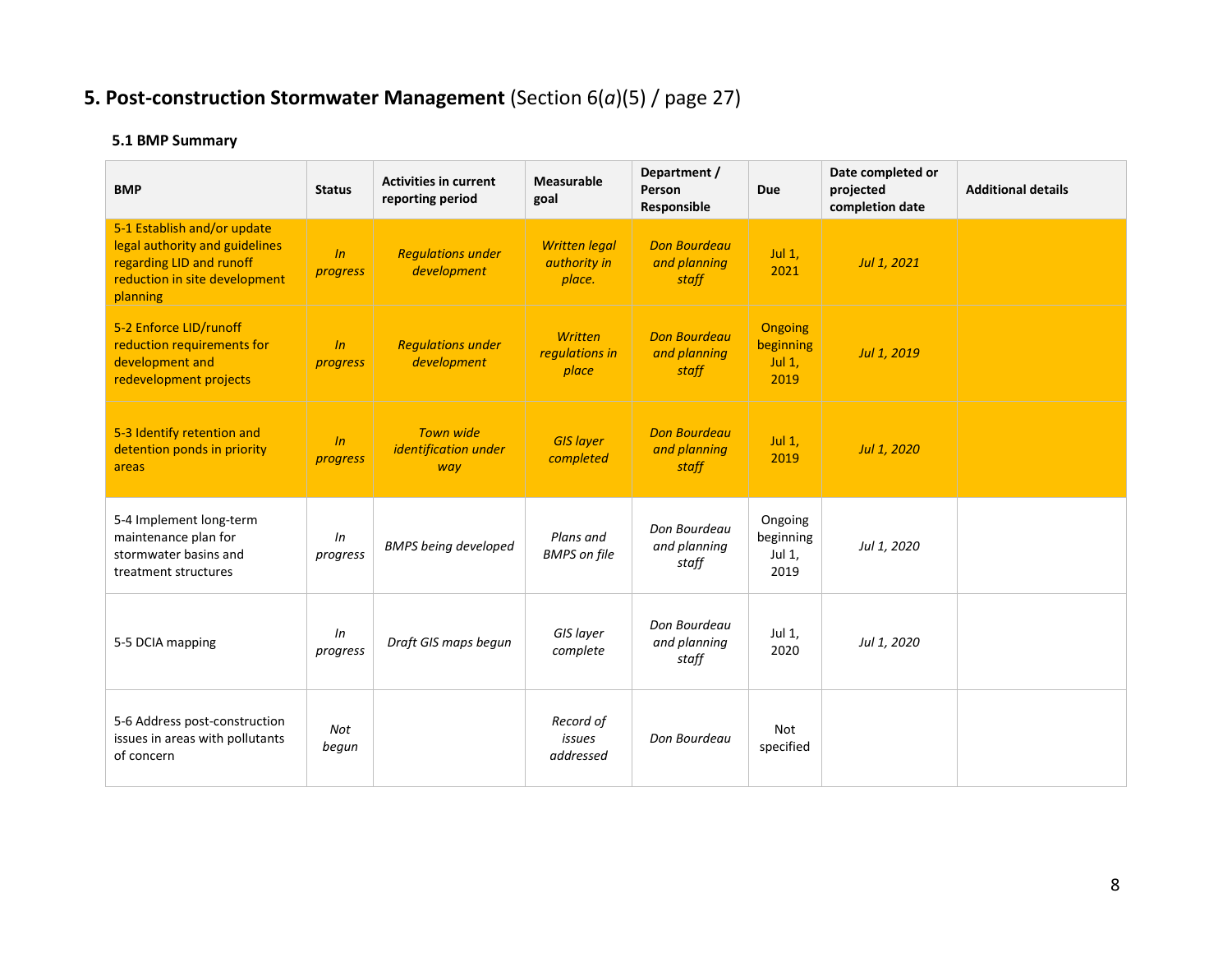### **5.2 Describe any Post-Construction Stormwater Management activities planned for the next year, if applicable.**

CLA Engineers is planning to create a GIS layer of storm water basins and ponds in 2020.

### **5.3 Post-Construction Stormwater Management reporting metrics**

| <b>Metrics</b>                                            |                            |
|-----------------------------------------------------------|----------------------------|
| Baseline (2012) Directly Connected Impervious Area (DCIA) | 1,137 Acres                |
| DCIA disconnected (redevelopment plus retrofits)          | To be Determined           |
| <b>Retrofits completed</b>                                |                            |
| DCIA disconnected                                         | To be Determined           |
| Estimated cost of retrofits                               | S                          |
| Detention or retention ponds identified                   | (TBD) # this year /# total |

### **5.4 Briefly describe the method to be used to determine baseline DCIA.**

The baseline DCIA for each watershed has been determined using the Sutherland Equations as presented in the Small MS4 Permit Technical Support Document, Revised April 2014 (Original Document, April 2011).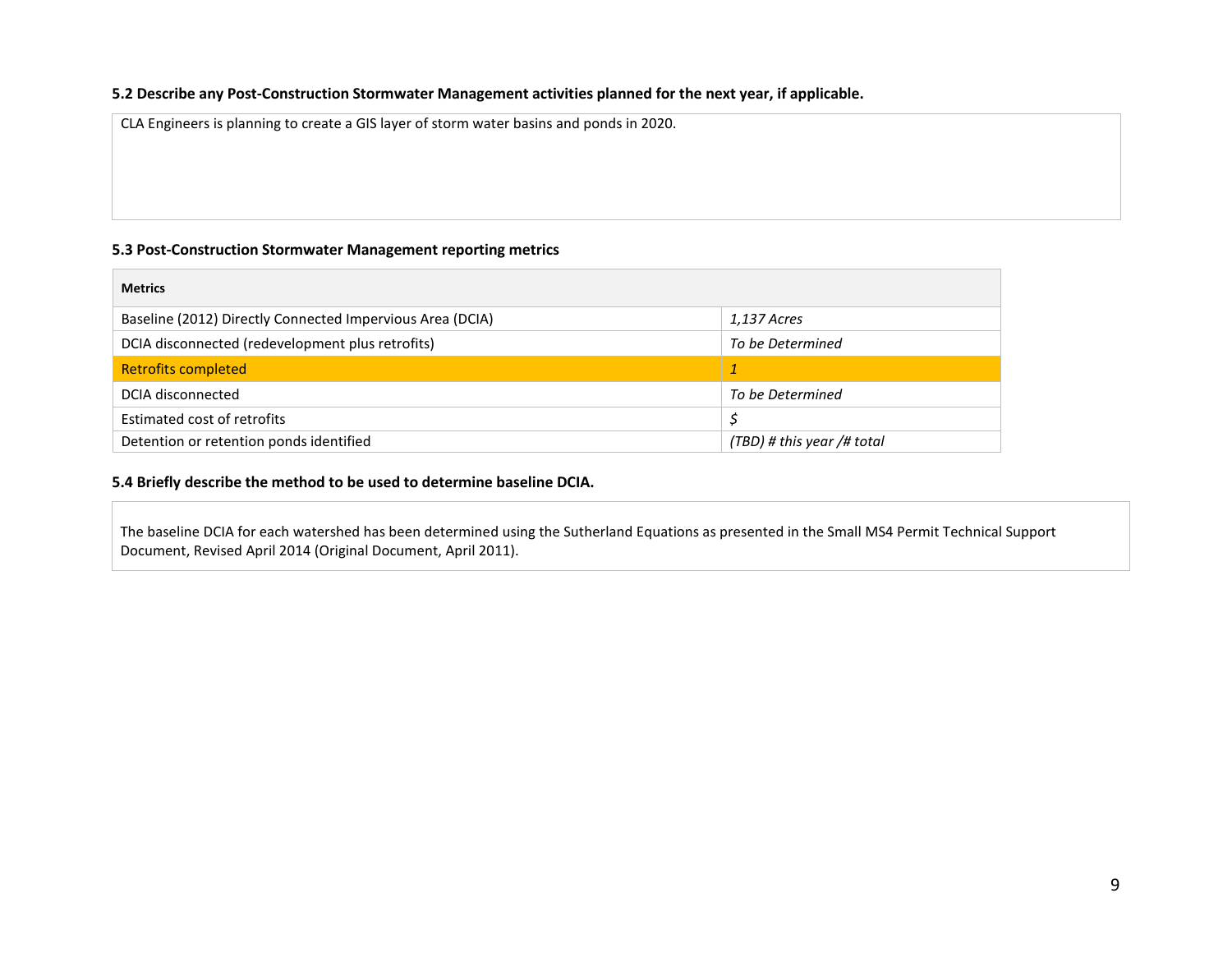# **6. Pollution Prevention/Good Housekeeping** (Section 6(*a*)(6) / page 31)

# **6.1 BMP Summary**

| <b>BMP</b>                                                                            | <b>Status</b>      | <b>Activities in current</b><br>reporting period         | <b>Measurable</b><br>goal     | Department /<br>Person<br>Responsible | <b>Due</b>                          | Date completed or<br>projected<br>completion date | <b>Additional</b><br>details |
|---------------------------------------------------------------------------------------|--------------------|----------------------------------------------------------|-------------------------------|---------------------------------------|-------------------------------------|---------------------------------------------------|------------------------------|
| 6-1 Develop/implement formal<br>employee training program                             | Done               | <b>Annual Training</b><br>Provided                       | Annual training<br>for staff  | CLA/Don<br>Bourdeau                   | Ongoing                             | Ongoing                                           |                              |
| 6-2 Implement MS4 property and<br>operations maintenance                              | In process         | <b>Execute Existing</b><br>SWPPS for town<br>properties  | Document<br>execution         | Don Bourdeau                          | Ongoing<br>beginning<br>Jul 1, 2018 | Ongoing                                           |                              |
| 6-3 Implement coordination with<br>interconnected MS4s                                | None<br>identified | Continue to work to<br>identify                          | Document to<br>file as needed | Don Bourdeau                          | Not specified                       | Ongoing                                           |                              |
| 6-4 Develop/implement program to<br>control other sources of pollutants<br>to the MS4 | Not begun          |                                                          |                               | Don Bourdeau                          | Not specified                       | Ongoing                                           |                              |
| 6-5 Evaluate additional measures for<br>discharges to impaired waters*                | Not begun          |                                                          |                               | Don Bourdeau                          | Not specified                       | Ongoing                                           |                              |
| 6-6 Track projects that disconnect<br><b>DCIA</b>                                     | Not begun          |                                                          |                               | Don Bourdeau                          | Ongoing                             | Ongoing                                           | <b>Will Track</b><br>via GIS |
| 6-7 Implement infrastructure<br>repair/rehab program                                  | Not begun          |                                                          |                               | Don Bourdeau                          | Jul 1, 2021                         | Jul 1, 2021                                       |                              |
| 6-8 Develop/implement plan to<br>identify/prioritize retrofit projects                | Not begun          |                                                          |                               | Don Bourdeau                          | Jul 1, 2020                         | Jul 1, 2020                                       |                              |
| 6-9 Implement retrofit projects to<br>disconnect 2% of DCIA                           | Not begun          |                                                          |                               | Don Bourdeau                          | Jul 1, 2022                         | Jul 1, 2022                                       |                              |
| 6-10 Develop/implement street<br>sweeping program                                     | Done               | Annual sweeping                                          | Document to<br>file           | Don Bourdeau                          | Ongoing<br>beginning Jul<br>1, 2017 | Jul 1, 2017                                       |                              |
| 6-11 Develop/implement catch<br>basin cleaning program                                | In progress        | Cleaned 40-50% of<br>basins, GPS location<br>and volumes | GIS layer<br>developed        | Don Bourdeau                          | Ongoing<br>beginning Jul<br>1,2020  | Jul 1, 2020                                       |                              |
| 6-12 Develop/implement snow<br>management practices                                   | In progress        |                                                          |                               | Don Bourdeau                          | Ongoing<br>beginning Jul<br>1,2018  | Jul 1, 2018                                       |                              |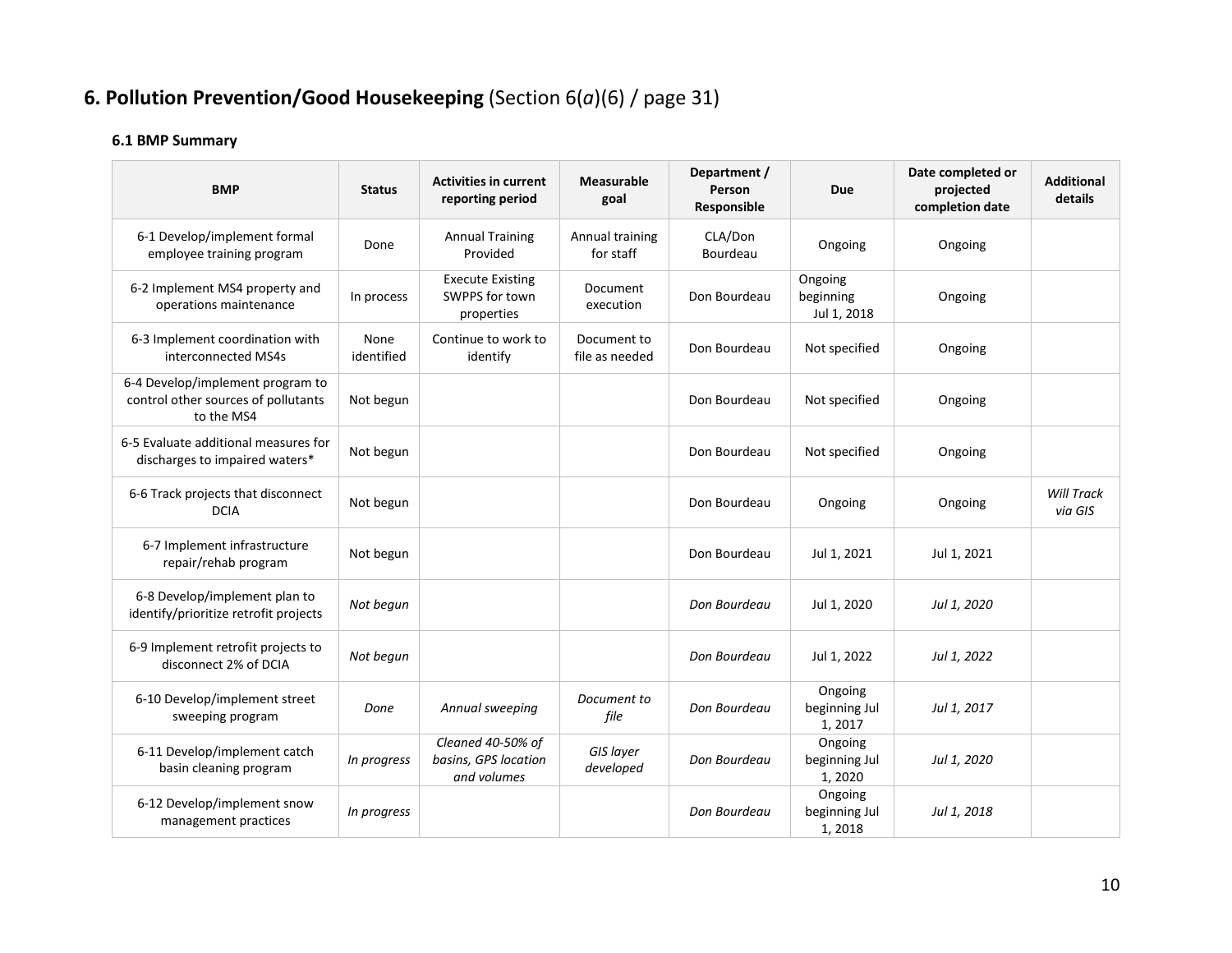## **6.2 Describe any Pollution Prevention/Good Housekeeping activities planned for the next year, if applicable.**

*Ongoing street sweeping and catch basin clean out and location. DPW staff will be trained and SWPPS followed at town sites.*

# **6.3 Pollution Prevention/ Good Housekeeping reporting metrics**

| <b>Metrics</b>                                                                                                              |                             |
|-----------------------------------------------------------------------------------------------------------------------------|-----------------------------|
| Employee training provided for key staff                                                                                    | $(y/n) /$ date(s)           |
| Street sweeping                                                                                                             |                             |
| Curb miles swept                                                                                                            | miles                       |
| Volume (or mass) of material collected                                                                                      | Ibs or tons                 |
| Catch basin cleaning                                                                                                        |                             |
| Total catch basins in priority areas                                                                                        | #                           |
| Total catch basins in MS4                                                                                                   | 2,553 (Mapped)              |
| Catch basins inspected                                                                                                      | 2,553                       |
| Catch basins cleaned                                                                                                        |                             |
| Volume (or mass) of material removed from all catch basins                                                                  | Unknown                     |
| Volume removed from catch basins to impaired waters (if known)                                                              | Unknown                     |
| Snow management                                                                                                             |                             |
| Type(s) of deicing material used                                                                                            | Treated Salt/Sand &<br>Salt |
| Total amount of each deicing material applied                                                                               | Ibs or tons                 |
| Type(s) of deicing equipment used                                                                                           |                             |
| Lane-miles treated                                                                                                          | miles                       |
| Snow disposal location                                                                                                      |                             |
| Staff training provided on application methods & equipment                                                                  | $(y/n) /$ dates(s)          |
| Municipal turf management program actions (for permittee properties in basins with N/P<br>impairments)                      |                             |
| Reduction in application of fertilizers (since start of permit)                                                             | lbs or %                    |
| Reduction in turf area (since start of permit)                                                                              | acres                       |
| Lands with high potential to contribute bacteria (dog parks, parks with open water, & sites with<br>failing septic systems) |                             |
| Cost of mitigation actions/retrofits                                                                                        | \$                          |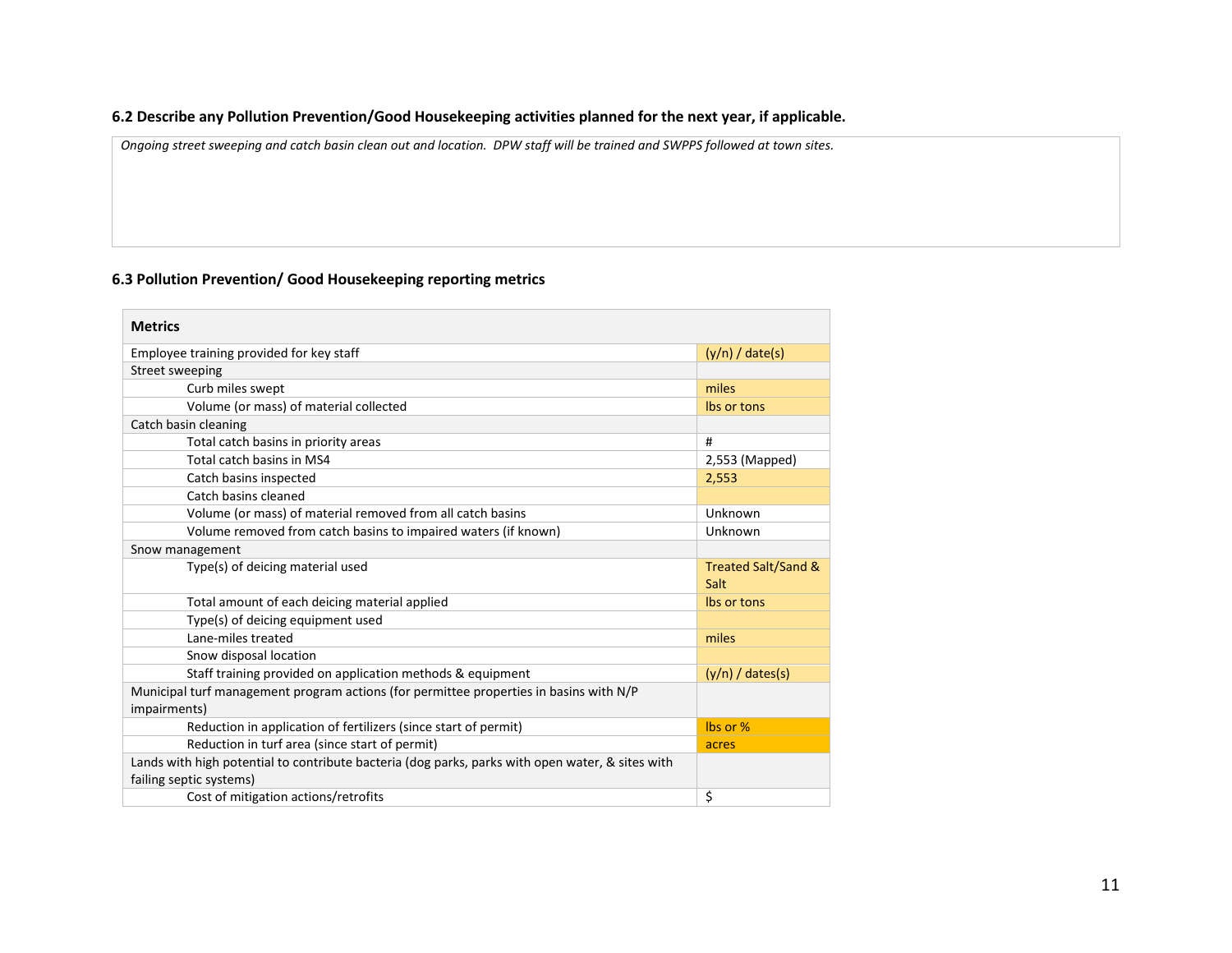#### **6.4 Catch basin cleaning program**

| Provide any updates or modifications to your catch basin cleaning program |  |  |  |  |  |  |  |  |
|---------------------------------------------------------------------------|--|--|--|--|--|--|--|--|
| Mapping currently being produced to show catch basins in Priority Areas   |  |  |  |  |  |  |  |  |
|                                                                           |  |  |  |  |  |  |  |  |
|                                                                           |  |  |  |  |  |  |  |  |
|                                                                           |  |  |  |  |  |  |  |  |

#### **6.5 Retrofit program**

**Briefly describe the Retrofit Program identification and prioritization process, the projects selected for implementation, the rationale for the selection of those projects and the total DCIA to be disconnected upon completion of each project.** 

Estimated disconnected areas presently being assessed.

**Describe plans for continuing the Retrofit program and how to achieve a goal of 1% DCIA disconnection in future years.** 

Not yet available.

**Describe plans for continuing the Retrofit program beyond this permit term with the goal to disconnect 1% DCIA annually over the next 5 years.**

Not yet available.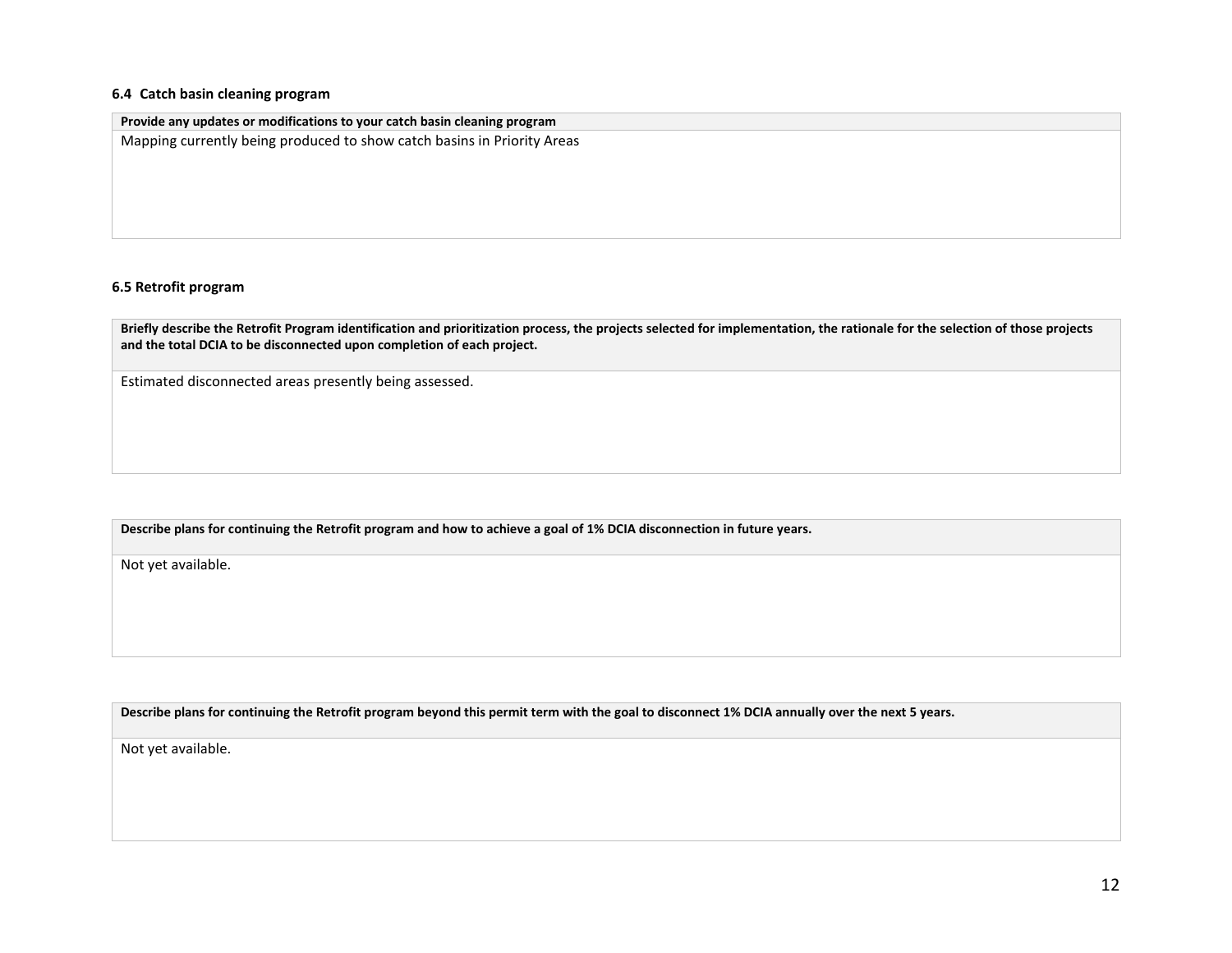# **Part II: Impaired waters investigation and monitoring**

# **1. Impaired waters investigation and monitoring program**

**1.1 Indicate which stormwater pollutant(s) of concern occur(s) in your municipality or institution.** This data is available on the MS4 map viewer: [http://s.uconn.edu/ctms4map.](http://www.nemo.uconn.edu/ms4)

| Nitrogen/Phosphorus $\boxtimes$                                                                                                                                                                | Bacteria $\mathbb{X}$ | Mercury | Other Pollutant of Concern $\mathbb{X}$ |  |
|------------------------------------------------------------------------------------------------------------------------------------------------------------------------------------------------|-----------------------|---------|-----------------------------------------|--|
| 1.2 Describe program status.                                                                                                                                                                   |                       |         |                                         |  |
| Discuss 1) the status of monitoring work completed, 2) a summary of the results and any notable findings, and 3) any changes to the<br>Stormwater Management Plan based on monitoring results. |                       |         |                                         |  |
| Field investigations identified 12 outfalls directly connected to impaired waters in Montville. Between August and<br>October 2019, these outfalls were sampled during wet weather conditions. |                       |         |                                         |  |
|                                                                                                                                                                                                |                       |         |                                         |  |

# **2. Screening data for outfalls to impaired waterbodies** (Section 6(i)(1) / page 41)

### **2.1 Screening data**

Complete the table below for any outfalls screened during the reporting period. Each Annual Report will add on to the previous year's screening data showing a cumulative list of outfall screening data.

| Outfall ID | Sample<br>Date | Parameter<br>(Nitrogen, Phosphorus, Bacteria,<br>or Other pollutant of concern) | <b>Results</b>                                                                         | Name of<br>Laboratory<br>(if used) | Follow-up<br>required? * |
|------------|----------------|---------------------------------------------------------------------------------|----------------------------------------------------------------------------------------|------------------------------------|--------------------------|
| 106        | 10/09/19       | <b>Bacteria</b><br><b>Other Pollutant</b>                                       | $E-Coli = 1,140$<br>Total Coliforms = <24,200<br>Turbidity Difference = 8 NTU          | Phoenix                            | <b>Yes</b>               |
| 108        | 10/09/19       | <b>Bacteria</b><br>Other Pollutant                                              | $E-Coli = 2,850$<br>Total Coliforms = <24,200<br><b>Turbidity Difference = 180 NTU</b> | Phoenix                            | <b>Yes</b>               |
| 117        | 10/09/19       | <b>Bacteria</b><br>Other Pollutant                                              | $E-Coli = 1,140$<br>Total Coliforms = <24,200<br>Turbidity Difference = CND NTU        | Phoenix                            | <b>Yes</b>               |
| 118        | 8/13/19        | Bacteria<br><b>Other Pollutant</b>                                              | E-Coli = <24,200<br>Total Coliforms = <24,200<br>Turbidity Difference = -7 NTU         | Phoenix                            | <b>Yes</b>               |
| 153        | 10/09/19       | <b>Bacteria</b><br><b>Other Pollutant</b>                                       | E-Coli = 2,480<br>Total Coliforms = <24,200<br><b>Turbidity Difference = 26 NTU</b>    | Phoenix                            | <b>Yes</b>               |
|            |                |                                                                                 |                                                                                        |                                    |                          |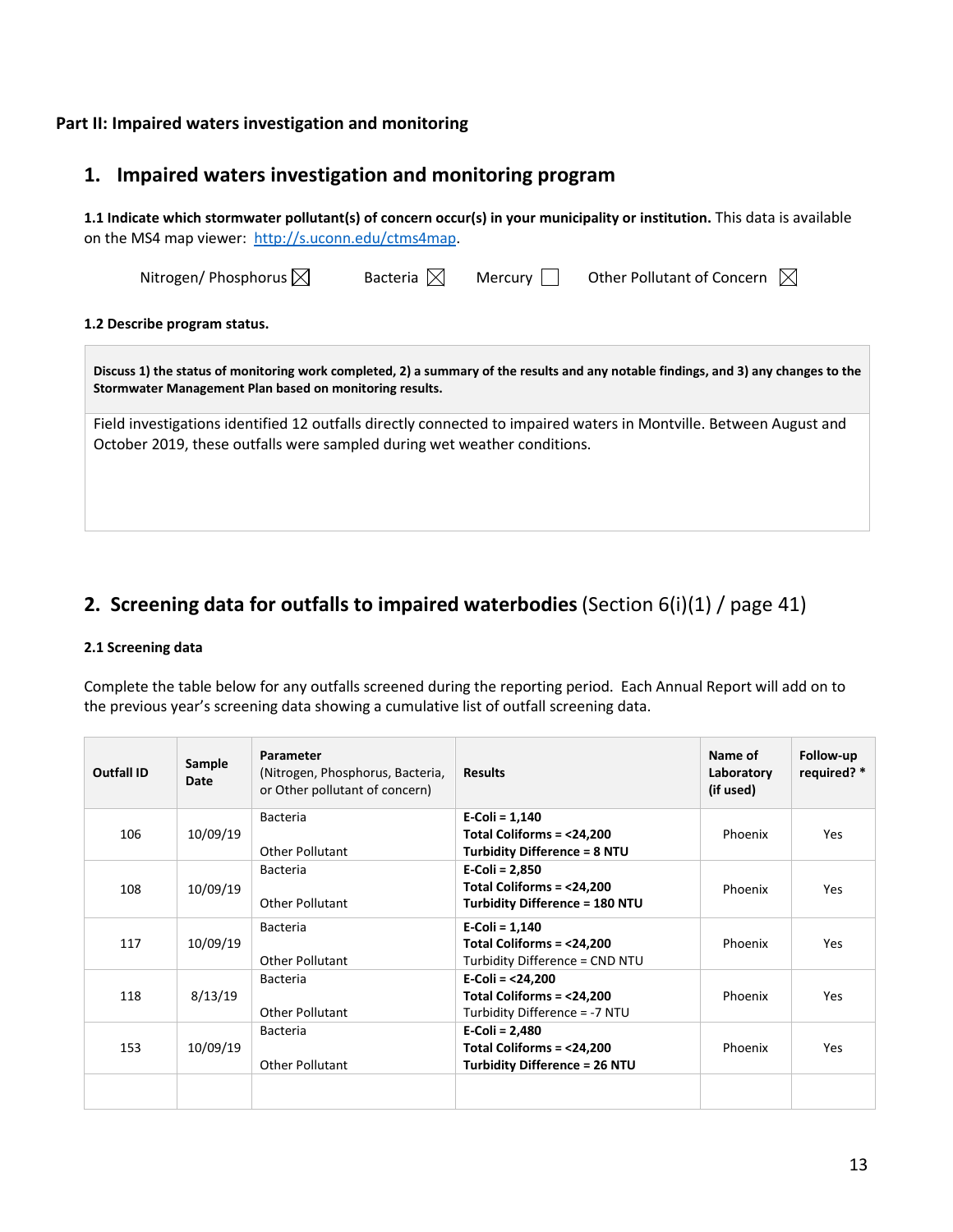|     |          | <b>Bacteria</b>                                  |                                      |         |     |
|-----|----------|--------------------------------------------------|--------------------------------------|---------|-----|
| 180 |          | Nitrogen<br>Phosphorus<br><b>Other Pollutant</b> | <b>COULD NOT FIND</b>                | Phoenix |     |
|     |          | <b>Bacteria</b>                                  | Fecal Coliform = 52                  |         |     |
|     |          |                                                  | Enterococcus = 4,350                 |         |     |
| 181 | 8/13/19  | Nitrogen                                         | $1.0$ mg/l                           | Phoenix | Yes |
|     |          | Phosphorus                                       | $0.177$ mg/l                         |         |     |
|     |          | <b>Other Pollutant</b>                           | Turbidity Difference = -9 NTU        |         |     |
|     |          | <b>Bacteria</b>                                  | Fecal Coliform = >24,200             |         |     |
|     |          |                                                  | Enterococcus = 2,490                 |         |     |
| 182 | 8/13/19  | Nitrogen                                         | $0.72$ mg/l                          | Phoenix | Yes |
|     |          | Phosphorus                                       | $0.177$ mg/l                         |         |     |
|     |          | <b>Other Pollutant</b>                           | Turbidity Difference = -10 NTU       |         |     |
|     |          | <b>Bacteria</b>                                  | Fecal Coliform = 602                 |         |     |
|     |          |                                                  | Enterococcus = 272                   |         |     |
| 233 | 8/13/19  | Nitrogen                                         | $1.7 \text{ mg/l}$                   | Phoenix | Yes |
|     |          | Phosphorus                                       | $0.136$ mg/l                         |         |     |
|     |          | <b>Other Pollutant</b>                           | Turbidity Difference = 4 NTU         |         |     |
|     |          | Bacteria                                         | $E-Coli = 19,900$                    |         |     |
| 330 | 10/09/19 |                                                  | Total Coliforms = <24,200            | Phoenix | Yes |
|     |          | <b>Other Pollutant</b>                           | <b>Turbidity Difference = 34 NTU</b> |         |     |
|     |          | <b>Bacteria</b>                                  | $E-Coli = 173$                       |         |     |
| 331 | 10/09/19 |                                                  | Total Coliforms = <24,200            | Phoenix | Yes |
|     |          | <b>Other Pollutant</b>                           | <b>Turbidity Difference = 61 NTU</b> |         |     |
|     |          | <b>Bacteria</b>                                  | $E-Coli = 1,380$                     |         |     |
| 421 | 8/13/19  |                                                  | Total Coliforms = <24,200            | Phoenix | Yes |
|     |          | <b>Other Pollutant</b>                           | Turbidity Difference = 0 NTU         |         |     |

### **2.2 Credit for screening data collected under 2004 permit**

If any outfalls to impaired waters were sampled under the 2004 MS4 permit, that data can count towards the monitoring requirements under the modified 2017 MS4 permit. Complete the table below to record sampling data for any outfalls to impaired waters under the 2004 MS4 permit.

| Outfall | Sample<br>date | Parameter (Nitrogen,<br>Phosphorus, Bacteria, or<br>Other pollutant of concern) | <b>Results</b> | Name of<br>Laboratory (if<br>used) | Follow-up required? * |
|---------|----------------|---------------------------------------------------------------------------------|----------------|------------------------------------|-----------------------|
|         |                |                                                                                 |                |                                    |                       |
|         |                |                                                                                 |                |                                    |                       |
|         |                |                                                                                 |                |                                    |                       |
|         |                |                                                                                 |                |                                    |                       |

\*Follow-up investigation required (last column) if the following pollutant thresholds are exceeded:

| <b>Pollutant of concern</b> | <b>Pollutant threshold</b>                                                                                                     |  |  |
|-----------------------------|--------------------------------------------------------------------------------------------------------------------------------|--|--|
| Nitrogen                    | Total $N > 2.5$ mg/l                                                                                                           |  |  |
| Phosphorus                  | Total $P > 0.3$ mg/l                                                                                                           |  |  |
| Bacteria (fresh waterbody)  | E. coli > 235 col/100ml for swimming areas or 410 col/100ml for all others<br>$\bullet$<br>Total Coliform > 500 col/100ml<br>٠ |  |  |
| Bacteria (salt waterbody)   | Fecal Coliform > 31 col/100ml for Class SA and > 260 col/100ml for Class SB<br>$\bullet$                                       |  |  |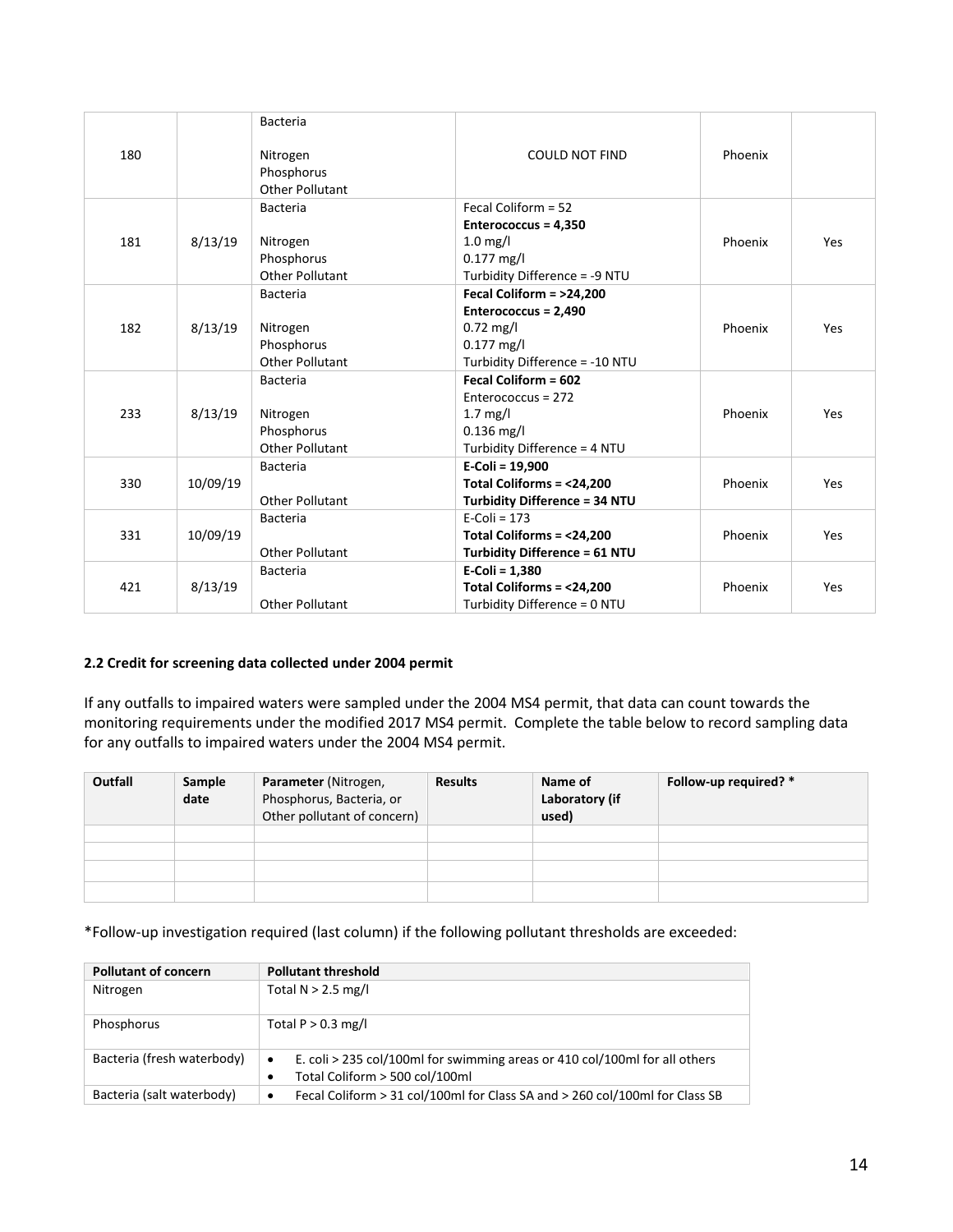| Enterococci > 104 col/100ml for swimming areas or 500 col/100 for all others           |
|----------------------------------------------------------------------------------------|
| Other pollutants of concern $\parallel$ Sample turbidity is 5 NTU $>$ in-stream sample |

# **3. Follow-up investigations** (Section 6(i)(1)(D) / page 43)

Provide the following information for outfalls exceeding the pollutant threshold.

| Outfall | Status of drainage area investigation | Control measure implementation to<br>address impairment |
|---------|---------------------------------------|---------------------------------------------------------|
| 106     | Not Commenced                         | <b>Not Determined</b>                                   |
| 108     | Not Commenced                         | <b>Not Determined</b>                                   |
| 117     | Not Commenced                         | <b>Not Determined</b>                                   |
| 118     | Not Commenced                         | Not Determined                                          |
| 153     | Not Commenced                         | <b>Not Determined</b>                                   |
| 180     | <b>Not Commenced</b>                  | <b>Not Determined</b>                                   |
| 181     | <b>Not Commenced</b>                  | <b>Not Determined</b>                                   |
| 182     | Not Commenced                         | <b>Not Determined</b>                                   |
| 233     | <b>Not Commenced</b>                  | Not Determined                                          |
| 330     | <b>Not Commenced</b>                  | <b>Not Determined</b>                                   |
| 331     | <b>Not Commenced</b>                  | Not Determined                                          |
| 421     | Not Commenced                         | <b>Not Determined</b>                                   |

# **4. Prioritized outfall monitoring** (Section 6(i)(1)(D) / page 43)

Once outfall screening has been completed for at least 50% of outfalls to impaired waters, identify 6 of the highest contributors of any pollutants of concern. Begin monitoring these outfalls on an annual basis by July 1, 2020.

| Outfall | <b>Sample Date</b> | Parameter(s)           | <b>Results</b>                        | Name of Laboratory (if used) |
|---------|--------------------|------------------------|---------------------------------------|------------------------------|
|         |                    | <b>Bacteria</b>        | E-Coli = $<$ 24,200                   |                              |
| 118     | 8/13/19            |                        | Total Coliforms = <24,200             | <b>Phoenix Labs</b>          |
|         |                    | <b>Other Pollutant</b> | Turbidity Difference = -7 NTU         |                              |
|         |                    | <b>Bacteria</b>        | $E-Coli = 19,900$                     |                              |
| 330     | 10/09/19           |                        | Total Coliforms = <24,200             | <b>Phoenix Labs</b>          |
|         |                    | Other Pollutant        | <b>Turbidity Difference = 34 NTU</b>  |                              |
|         |                    | <b>Bacteria</b>        | $E-Coli = 2,850$                      |                              |
| 108     | 10/09/19           |                        | Total Coliforms = <24,200             | <b>Phoenix Labs</b>          |
|         |                    | <b>Other Pollutant</b> | <b>Turbidity Difference = 180 NTU</b> |                              |
|         |                    | <b>Bacteria</b>        | $E$ -Coli = 173                       |                              |
| 331     | 10/09/19           |                        | Total Coliforms = <24,200             | <b>Phoenix Labs</b>          |
|         |                    | Other Pollutant        | <b>Turbidity Difference = 61 NTU</b>  |                              |
|         |                    | <b>Bacteria</b>        | $E-Coli = 2,480$                      |                              |
| 153     | 10/09/19           |                        | Total Coliforms = $<$ 24,200          | <b>Phoenix Labs</b>          |
|         |                    | <b>Other Pollutant</b> | <b>Turbidity Difference = 26 NTU</b>  |                              |
|         |                    | <b>Bacteria</b>        | $E-Coli = 1,140$                      |                              |
| 106     | 10/09/19           |                        | Total Coliforms = <24,200             | <b>Phoenix Labs</b>          |
|         |                    | <b>Other Pollutant</b> | <b>Turbidity Difference = 8 NTU</b>   |                              |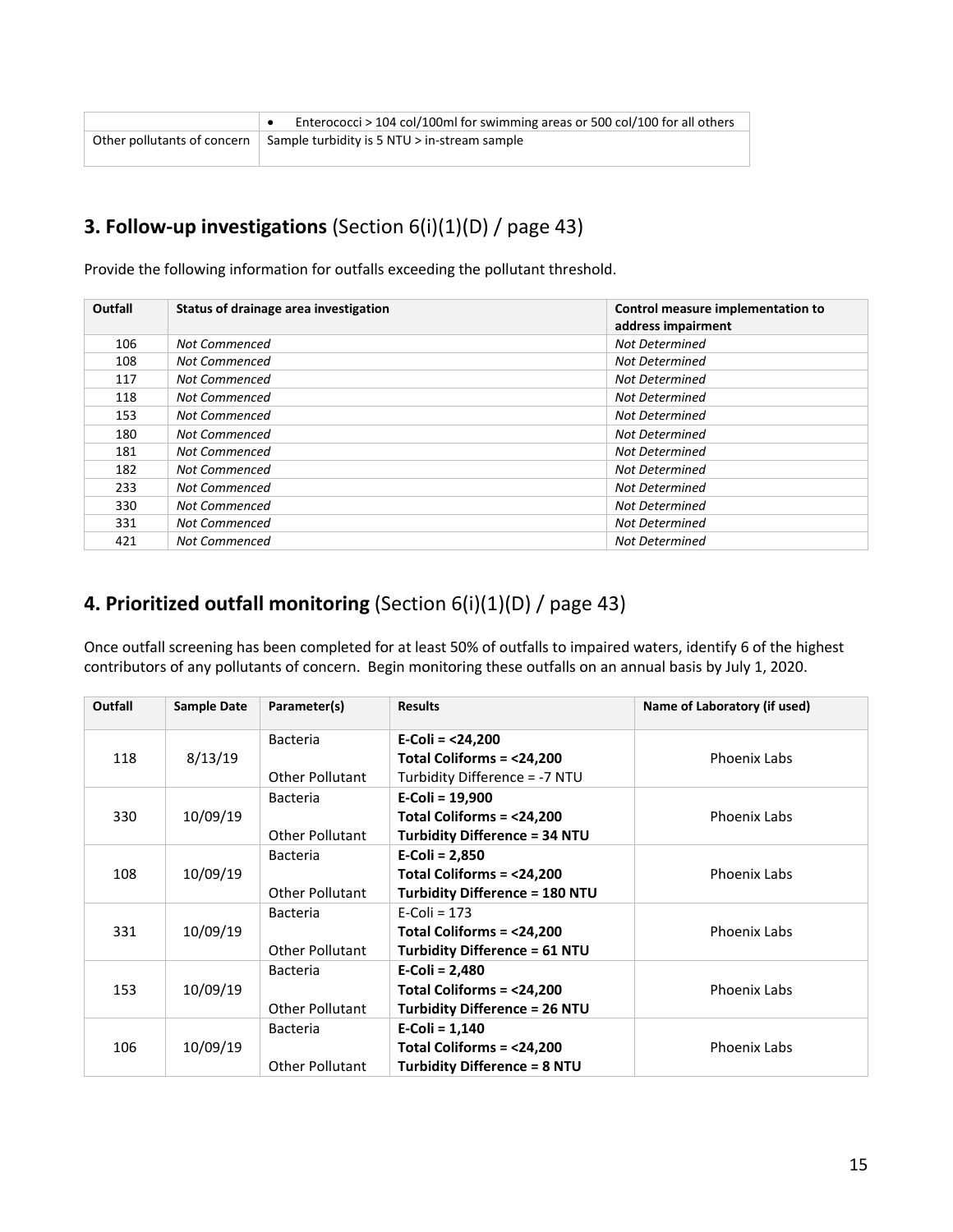# **Part III: Additional IDDE Program Data**

# **1. Assessment and Priority Ranking of Catchments data** (Appendix B (A)(7)(c) / page 5)

Provide a list of all catchments with ranking results (DEEP basins may be used instead of manual catchment delineations).

| <b>Outfall ID</b> | Waterbody                 | <b>DEEP Basin</b> | Category     | <b>Ranking</b>                                                   |
|-------------------|---------------------------|-------------------|--------------|------------------------------------------------------------------|
| 4                 | Oxoboxo Lake              | CT3004-00 02      | Low Priority | No Information on Screening Factors Available to Perform Ranking |
| 48                | Latimer Brook             | CT2202-00 02      | Low Priority | No Information on Screening Factors Available to Perform Ranking |
| 114               | <b>Shantok Brook</b>      | CT-E1 016-SB      | Low Priority | No Information on Screening Factors Available to Perform Ranking |
| 122               | <b>Stony Brook</b>        | CT3005-01 01      | Low Priority | No Information on Screening Factors Available to Perform Ranking |
| 125               | <b>Trading Cove Brook</b> | CT3001-00 01      | Low Priority | No Information on Screening Factors Available to Perform Ranking |
| 148               | Fox Brook                 | CT3004-00 02      | Low Priority | No Information on Screening Factors Available to Perform Ranking |
| 164               | <b>Hunts Brook</b>        | CT3006-00 03      | Low Priority | No Information on Screening Factors Available to Perform Ranking |
| 174               | Oxoboxo Brook             | CT3004-00_01      | Low Priority | No Information on Screening Factors Available to Perform Ranking |
| 176               | Fox Brook                 | CT3004-00 02      | Low Priority | No Information on Screening Factors Available to Perform Ranking |
| 177               | Oxoboxo Lake              | CT3004-00 02      | Low Priority | No Information on Screening Factors Available to Perform Ranking |
| 182               | Thames River (Middle)     | CT-E1 015-SB      | Low Priority | No Information on Screening Factors Available to Perform Ranking |
| 192               | Sandy Brook               | CT3006-00 03      | Low Priority | No Information on Screening Factors Available to Perform Ranking |
| 198               | Oxoboxo Brook             | CT3004-00 01      | Low Priority | No Information on Screening Factors Available to Perform Ranking |
| 215               | <b>Shantok Brook</b>      | CT-E1 016-SB      | Low Priority | No Information on Screening Factors Available to Perform Ranking |
| 220               | <b>Shantok Brook</b>      | CT-E1 016-SB      | Low Priority | No Information on Screening Factors Available to Perform Ranking |
| 228               | <b>Shantok Brook</b>      | CT-E1 016-SB      | Low Priority | No Information on Screening Factors Available to Perform Ranking |
| 243               | Oxoboxo Lake              | CT3004-00 02      | Low Priority | No Information on Screening Factors Available to Perform Ranking |
| 245               | Oxoboxo Brook             | CT3004-00 02      | Low Priority | No Information on Screening Factors Available to Perform Ranking |
| 247               | Fox Brook                 | CT3004-00_02      | Low Priority | No Information on Screening Factors Available to Perform Ranking |
| 254               | Bogue Brook Reservoir     | CT2202-00 02      | Low Priority | No Information on Screening Factors Available to Perform Ranking |
| 255               | Bogue Brook Reservoir     | CT2202-00 02      | Low Priority | No Information on Screening Factors Available to Perform Ranking |
| 279               | <b>Shantok Brook</b>      | CT-E1 016-SB      | Low Priority | No Information on Screening Factors Available to Perform Ranking |
| 283               | <b>Shantok Brook</b>      | CT-E1 016-SB      | Low Priority | No Information on Screening Factors Available to Perform Ranking |
| 285               | <b>Shantok Brook</b>      | CT-E1_016-SB      | Low Priority | No Information on Screening Factors Available to Perform Ranking |
| 331               | Oxoboxo Brook             | CT3004-00 01      | Low Priority | No Information on Screening Factors Available to Perform Ranking |
| 378               | Oxoboxo Brook             | CT3004-00 01      | Low Priority | No Information on Screening Factors Available to Perform Ranking |
| 380               | Oxoboxo Brook             | CT3004-00 01      | Low Priority | No Information on Screening Factors Available to Perform Ranking |
| 397               | Oxoboxo Brook             | CT3006-00 03      | Low Priority | No Information on Screening Factors Available to Perform Ranking |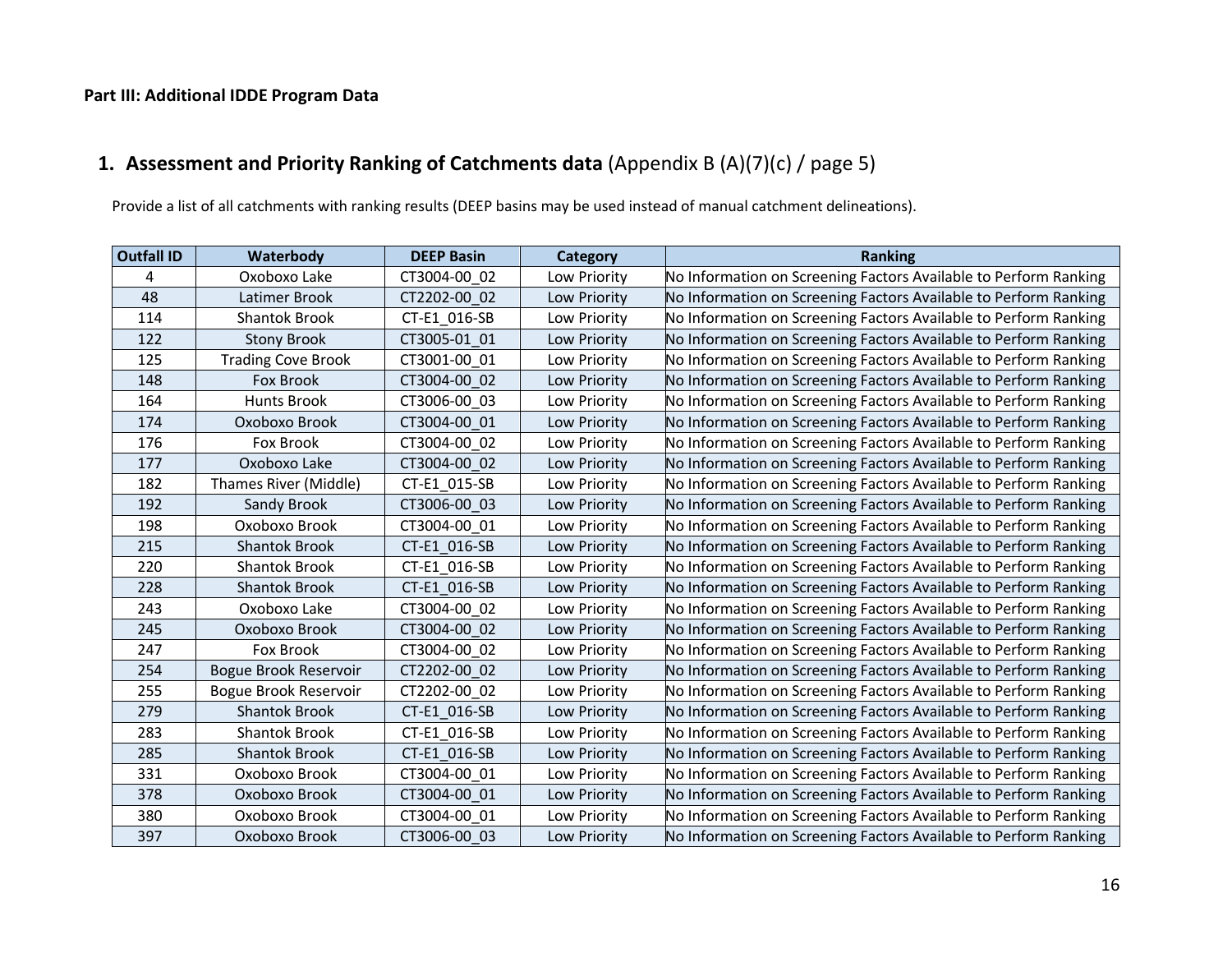# **2. Outfall and Interconnection Screening and Sampling data** (Appendix B (A)(7)(d) / page 7)

# **2.1 Dry weather screening and sampling data from outfalls and interconnections**

Provide sample data for outfalls where flow is observed. Only include Pollutant of concern data for outfalls that discharge into stormwater impaired waterbodies.

| <b>Outfall</b><br>ID | <b>Date</b><br>Sampled | Ammonia<br>mg/L | <b>Chlorine</b><br>mg/L | Conductivity<br>umhos/cm | <b>Salinity</b><br>(PPT) | E. Coli<br>(col/100ml) | <b>Enterococcus</b><br>(col/100ml) | <b>Surfactants</b><br>(MBAS<br>mg/L | <b>Sample</b><br><b>Temp</b><br>(F) | <b>Pollutants</b><br>of<br>Concern | Nitrogen<br>(mg/l) | Phosphorus<br>(mg/l) | <b>Turbidity</b><br><b>Diff</b> | If Required,<br><b>Follow-up Actions</b><br><b>Taken</b> |
|----------------------|------------------------|-----------------|-------------------------|--------------------------|--------------------------|------------------------|------------------------------------|-------------------------------------|-------------------------------------|------------------------------------|--------------------|----------------------|---------------------------------|----------------------------------------------------------|
| 114                  | 7_16_2019              | 0.05            | 0.019                   | 205                      | < 0.5                    | 10                     |                                    | < 0.05                              | 65.3                                | No                                 |                    |                      |                                 | None at this time                                        |
| 228                  | 7 16 2019              | 0.05            | 0.03                    | 375                      | < 0.5                    | 10                     |                                    | < 0.05                              | 68                                  | No                                 |                    |                      |                                 | None at this time                                        |
| 125                  | 7_16_2019              | 0.05            | 0.019                   | 83                       | < 0.5                    | 10                     |                                    | < 0.05                              | 63.1                                | No                                 |                    |                      |                                 | None at this time                                        |
| 192                  | 7 16 2019              | 0.05            | 0.019                   | 166                      | < 0.5                    | 10                     |                                    | < 0.05                              | 66.3                                | No                                 |                    |                      |                                 | None at this time                                        |
| 198                  | 9 30 2019              | 0.05            | 0.019                   | 119                      | < 0.5                    | 85                     |                                    | < 0.05                              | 59                                  | No                                 |                    |                      |                                 | None at this time                                        |
| 279                  | 7_16_2019              | 0.25            | 0.03                    | 391                      | < 0.5                    | 253                    |                                    | < 0.05                              | 64.9                                | No                                 |                    |                      |                                 | None at this time                                        |
| 380                  | 7_17_2019              | 0.05            | 0.019                   | 665                      | < 0.5                    | 10                     |                                    | < 0.05                              | 59.1                                | No                                 |                    |                      |                                 | None at this time                                        |
| 4                    | 8_9_2019               | 0.05            | 0.019                   | 311                      | $<0.5$                   | 86                     |                                    | < 0.05                              | 67.1                                | No                                 |                    |                      |                                 | None at this time                                        |
| 48                   | 8_9_2019               | 0.05            | 0.019                   | 177                      | < 0.5                    | 20                     |                                    | < 0.05                              | 64.2                                | <b>No</b>                          |                    |                      |                                 | None at this time                                        |
| 122                  | 7_16_2019              | 0.05            | 0.019                   | 345                      | < 0.5                    | 31                     |                                    | < 0.05                              | 64.2                                | No                                 |                    |                      |                                 | None at this time                                        |
| 148                  | 8 12 2015              | 0.05            | 0.019                   | 177                      | ${}_{< 0.5}$             | 63                     |                                    | < 0.05                              | 65.6                                | No                                 |                    |                      |                                 | None at this time                                        |
| 164                  | 9 30 2019              | 0.35            | 0.019                   | 234                      | < 0.5                    | 958                    |                                    | < 0.05                              | 62.6                                | No                                 |                    |                      |                                 | None at this time                                        |
| 174                  | 7_17_2019              | 0.05            | 0.019                   | 710                      | < 0.5                    | 10                     |                                    | < 0.05                              | 73.5                                | No                                 |                    |                      |                                 | None at this time                                        |
| 176                  | 8 9 2019               | 0.05            | 0.019                   | 315                      | < 0.5                    | 10                     |                                    | < 0.05                              | 66.9                                | No                                 |                    |                      |                                 | None at this time                                        |
| 177                  | 8 9 2019               | 0.05            | 0.019                   | 361                      | $<0.5$                   | 602                    |                                    | < 0.05                              | 68                                  | No                                 |                    |                      |                                 | None at this time                                        |
| 182                  | 8 12 2019              | 0.05            | 0.019                   | 508                      | $< 0.5$                  |                        | 31                                 | < 0.05                              | 65.4                                | Yes                                | 4.25               | 0.022                |                                 | None at this time                                        |
| 215                  | 7_17_2019              | 0.05            | 0.019                   | 206                      | $<0.5$                   | 31                     |                                    | < 0.05                              | 69.9                                | <b>No</b>                          |                    |                      |                                 | None at this time                                        |
| 220                  | 7 16 2019              | 0.06            | 0.13                    | 469                      | < 0.5                    | 20                     |                                    | < 0.05                              | 67.1                                | No                                 |                    |                      |                                 | None at this time                                        |
| 243                  | 8_9_2019               | 0.05            | 0.019                   | 292                      | < 0.5                    | 10                     |                                    | < 0.05                              | 63.1                                | <b>No</b>                          |                    |                      |                                 | None at this time                                        |
| 245                  | 8 9 2019               | 0.05            | 0.019                   | 657                      | < 0.5                    | 1450                   |                                    | < 0.05                              | 66.7                                | No                                 |                    |                      |                                 | None at this time                                        |
| 247                  | 8_9_2019               | 0.05            | 0.019                   | 362                      | < 0.5                    | 31                     |                                    | < 0.05                              | 66                                  | No                                 |                    |                      |                                 | None at this time                                        |
| 254                  | 9 30 2019              | 0.05            | 0.019                   | 67                       | < 0.5                    | 31                     |                                    | < 0.05                              | 62.7                                | No                                 |                    |                      |                                 | None at this time                                        |
| 255                  | 8 9 2019               | 0.05            | 0.019                   | 368                      | < 0.5                    | 189                    |                                    | < 0.05                              | 68.9                                | <b>No</b>                          |                    |                      |                                 | None at this time                                        |
| 283                  | 7 17 2019              | 0.05            | 0.03                    | 274                      | < 0.5                    | 272                    |                                    | < 0.05                              | 64.5                                | No                                 |                    |                      |                                 | None at this time                                        |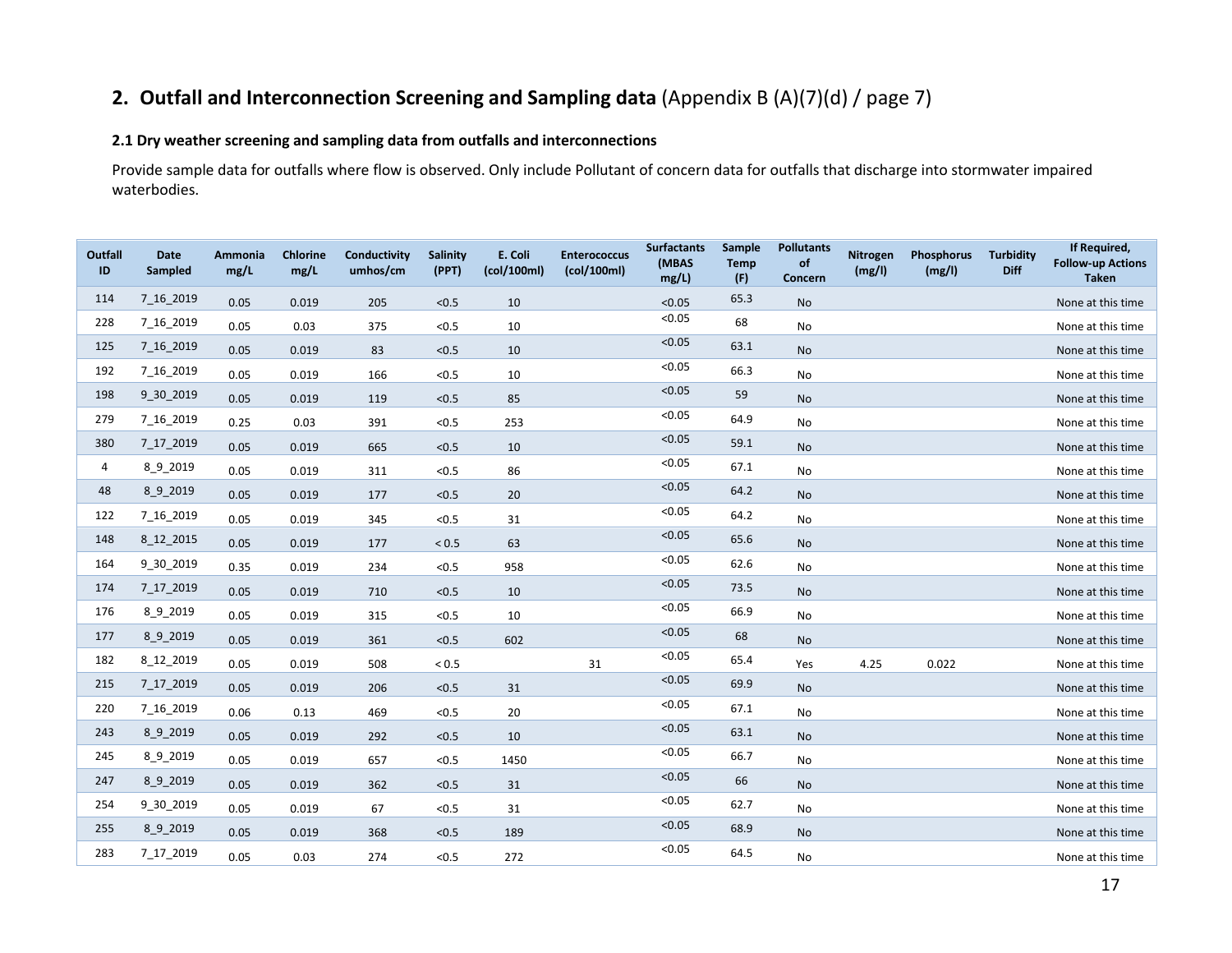| 285 | $\begin{array}{c}\n -16 \\ -2019\n \end{array}$ | 0.05 | 0.019 | 96  | < 0.5 | 20   | < 0.05 | 63.3 | <b>No</b> |      |       | None at this time |
|-----|-------------------------------------------------|------|-------|-----|-------|------|--------|------|-----------|------|-------|-------------------|
| 331 | 8_9_2019                                        | 0.08 | 0.05  | 67  | < 0.5 | 199  | < 0.05 | 76.6 | Yes       | 0.28 | 0.019 | None at this time |
| 378 | $9 - 17 - 19$                                   | 0.08 | 0.019 | 237 | < 0.5 | 8160 | < 0.05 | 60.8 | <b>No</b> |      |       | None at this time |
| 397 | $-16 - 2019$                                    | 0.05 | 0.03  | 218 | < 0.5 | 20   | < 0.05 | 64.5 | No        |      |       | None at this time |

### **2.2 Wet weather sample and inspection data**

Provide sample data for outfalls and key junction manholes of any catchment area with at least one System Vulnerability Factor.

| Outfall /<br>Interconnection<br>ID | Sample<br>date | Ammonia | <b>Chlorine</b> | Conductivity | Salinity | E. coli or<br><b>Enterococcus</b> | <b>Surfactants</b> | <b>Water Temp</b> | <b>Pollutant of concern</b> |
|------------------------------------|----------------|---------|-----------------|--------------|----------|-----------------------------------|--------------------|-------------------|-----------------------------|
|                                    |                |         |                 |              |          |                                   |                    |                   |                             |
|                                    |                |         |                 |              |          |                                   |                    |                   |                             |

# **3. Catchment Investigation data** (Appendix B (A)(7)(e) / page 9)

### **3.1 System Vulnerability Factor Summary**

For those catchments being investigated for illicit discharges (i.e. categorized as high priority, low priority, or problem) document the presence or absence of System Vulnerability Factors (SVF). If present, report which SVF's were identified. An example is provided below.

| Outfall<br>ID | <b>Receiving Water</b> | <b>System Vulnerability Factors</b> |
|---------------|------------------------|-------------------------------------|
|               |                        |                                     |
|               |                        |                                     |
|               |                        |                                     |

Where SVFs are:

- 1. History of SSOs, including, but not limited to, those resulting from wet weather, high water table, or fat/oil/grease blockages.
- 2. Sewer pump/lift stations, siphons, or known sanitary sewer restrictions where power/equipment failures or blockages could readily result in SSOs.
- 3. Inadequate sanitary sewer level of service (LOS) resulting in regular surcharging, customer back-ups, or frequent customer complaints.
- 4. Common or twin-invert manholes serving storm and sanitary sewer alignments.
- 5. Common trench construction serving both storm and sanitary sewer alignments.
- 6. Crossings of storm and sanitary sewer alignments.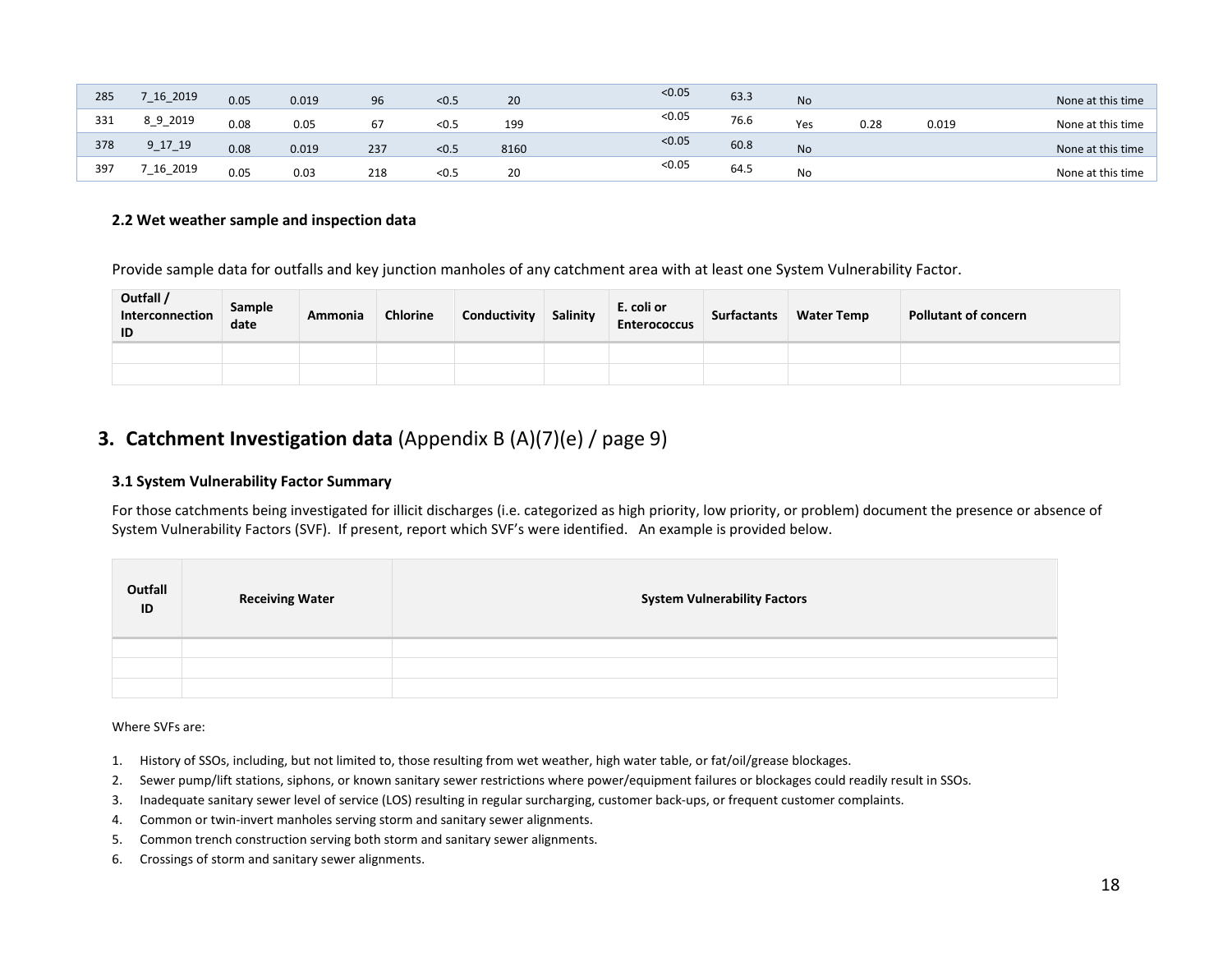- 7. Sanitary sewer alignments known or suspected to have been constructed with an underdrain system;
- 8. Sanitary sewer infrastructure defects such as leaking service laterals, cracked, broken, or offset sanitary infrastructure, directly piped connections between storm drain and sanitary sewer infrastructure, or other vulnerability factors identified through Inflow/Infiltration Analyses, Sanitary Sewer Evaluation Surveys, or other infrastructure investigations.
- 9. Areas formerly served by combined sewer systems.
- 10. Any sanitary sewer and storm drain infrastructure greater than 40 years old in medium and densely developed areas.
- 11. Widespread code-required septic system upgrades required at property transfers (indicative of inadequate soils, water table separation, or other physical constraints of the area rather that poor owner maintenance).
- 12. History of multiple local health department or sanitarian actions addressing widespread septic system failures (indicative of inadequate soils, water table separation, or other physical constraints of the area rather that poor owner maintenance).

### **3.2 Key junction manhole dry weather screening and sampling data**

| <b>Key Junction</b><br><b>Manhole</b><br>ID | Screening /<br>Sample date | Visual/olfactory<br>evidence of illicit<br>discharge | Ammonia | <b>Chlorine</b> | <b>Surfactants</b> |
|---------------------------------------------|----------------------------|------------------------------------------------------|---------|-----------------|--------------------|
|                                             |                            |                                                      |         |                 |                    |
|                                             |                            |                                                      |         |                 |                    |

#### **3.3 Wet weather investigation outfall sampling data**

| Outfall<br>ID | Sample date | Ammonia | <b>Chlorine</b> | <b>Surfactants</b> |
|---------------|-------------|---------|-----------------|--------------------|
|               |             |         |                 |                    |
|               |             |         |                 |                    |

#### **3.4 Data for each illicit discharge source confirmed through the catchment investigation procedure**

| <b>Discharge</b><br><b>location</b> | <b>Source</b><br><b>location</b> | Discharge description | <b>Method of</b><br>discovery | Date of<br>discovery | Date of<br>elimination | <b>Mitigation or enforcement action</b> | <b>Estimated</b><br>volume of flow<br>removed |
|-------------------------------------|----------------------------------|-----------------------|-------------------------------|----------------------|------------------------|-----------------------------------------|-----------------------------------------------|
|                                     |                                  |                       |                               |                      |                        |                                         |                                               |
|                                     |                                  |                       |                               |                      |                        |                                         |                                               |